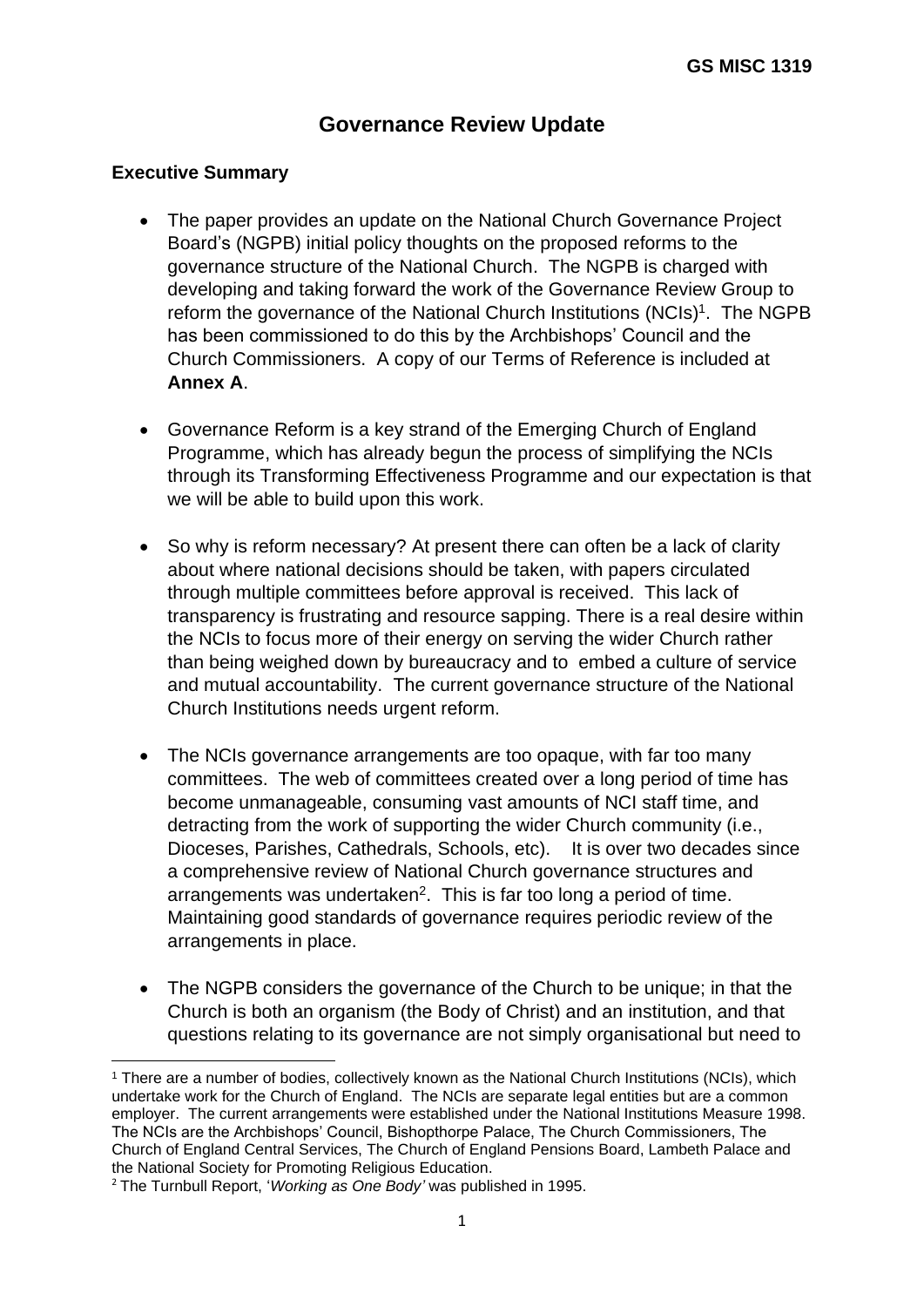be theologically informed. During the course of our work, this is a point that we will regularly reflect upon, and we will work closely with the Faith and Order Commission to ensure that the structures we design are fit for our Church.

- The NGPB has begun to consider each of the recommendations made in the Governance Review (GRG) Report (**Annex C**) and the potential policy issues that arise from them.
- The NGPB agrees that it would be beneficial to consolidate most of the activities of the following NCIs, the Archbishops' Council, the Church Commissioners, and Church of England Central Services into a single integrated governance body. This governance body is referred to as Church of England National Services (CENS) for the purposes of this paper.
- The Board agree that a number of activities should be outside of the remit of CENS, i) the historic endowment and distributions would remain the responsibility of the Church Commissioners, ii) the Pensions Board would remain a separate independent body, under the jurisdiction of the Pensions Regulator, and iii) oversight of national safeguarding activities by an independent body, though further work is needed on the responsibilities of that independent body, and how it would relate to CENS.
- The NGPB agrees that the rationale for the National Society for Promoting Religious Education remaining a separate entity is reasonable, however it is an area we would like to explore with their Board. The NGPB has not yet discussed whether the functions of the Offices of the Archbishops would form part of CENS. Both of these recommendations will need to be discussed with the relevant stakeholders and we have not had the opportunity to do this yet.
- The NGPB wants to consult widely and engage with stakeholders on its proposed approach to governance. A Synodical Reference Group has been established and we are engaging regularly with its members (**Annex B**). We very much see our role as one of listening, and through a process of consultation, developing the best governance model for the National Church. This paper forms part of that process of engagement. The consultation will need to cover the proposed outline structure for CENS and how the governance arrangements might work in practice between the National Church Institutions and other affected bodies (General Synod, Cathedrals, Dioceses, Parishes, Government and State, etc). This mapping exercise will be a key facet of our work.
- The NGPB has considered the recommendations made in relation to bishops, with a paper taken to the House of Bishops in May 2022. What is clear from our early conversations is that this important element of the governance work needs further consideration. There is some concern about the concept of a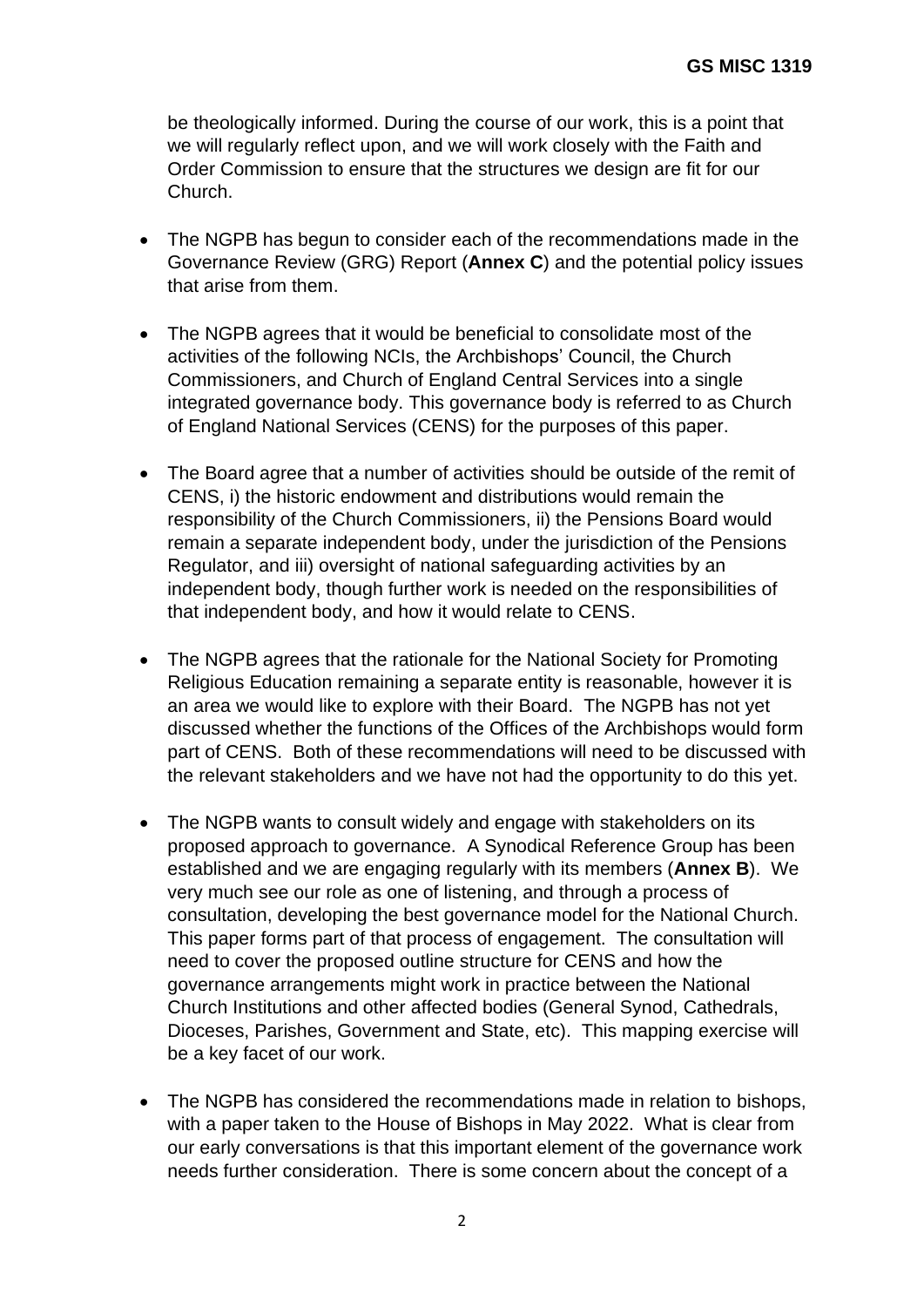Board of Bishops and whether it could be perceived as too managerial and yet another layer of governance within an already complicated structure. We have established an Episcopal Reference Group (**Annex B**) that will work with the Project Board and the Synodical Reference Group to explore how we can better incorporate episcopal leadership into our governance structure.

- The NGPB has also begun to consider the matter of Synodical Governance and Reform. As a Board we consider that there is a case for looking at possible improvement to the operation and structure of General Synod. However, we have agreed that looking at the governance of the National Church Institutions and General Synod simultaneously would be too challenging, and one may detract from the other. So our work does not encompass the reform of Synod's own structure. Nonetheless, this review will touch upon how the NCIs relate to Synod, particularly when we begin to consider the Board composition of CENS, and the structure and membership of its Committees and reporting.
- The NGPB has not begun any process of formal engagement with the State on its work as we are in the early stages of policy development but recognise that this will be another important aspect of our work.
- The NGPB is committed to working openly and transparently with the aim of building trust with our various stakeholder groups. We will provide regular updates to NCI staff, General Synod and to all interested parties on the progress of our work.
- We would welcome any views on the proposed changes to the current governance structure, at our fringe event on Saturday 9<sup>th</sup> July or separately. Comments can be sent to [GovernanceReview@churchofengland.org.](mailto:GovernanceReview@churchofengland.org) We would welcome any comments by Friday 29<sup>th</sup> July 2022. There will be further opportunities to comment and contribute to our work as the policy proposal is developed.

Rt Revd Andrew Watson - Bishop of Guildford Episcopal Lead of the Governance Review June 2022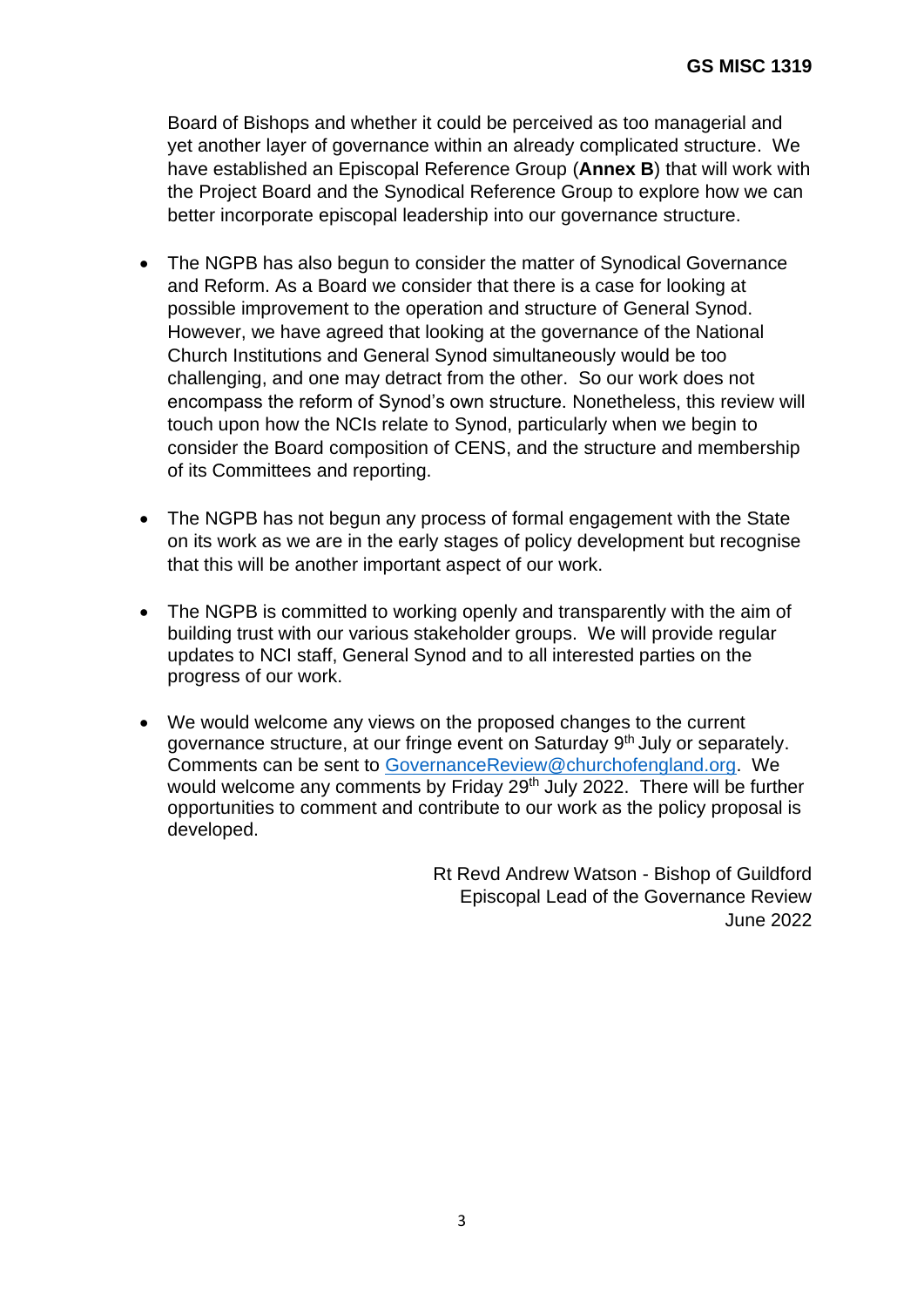# **Table of Contents**

| Annex A – Terms of Reference of National Church Governance Project Board  19 |  |
|------------------------------------------------------------------------------|--|
|                                                                              |  |
|                                                                              |  |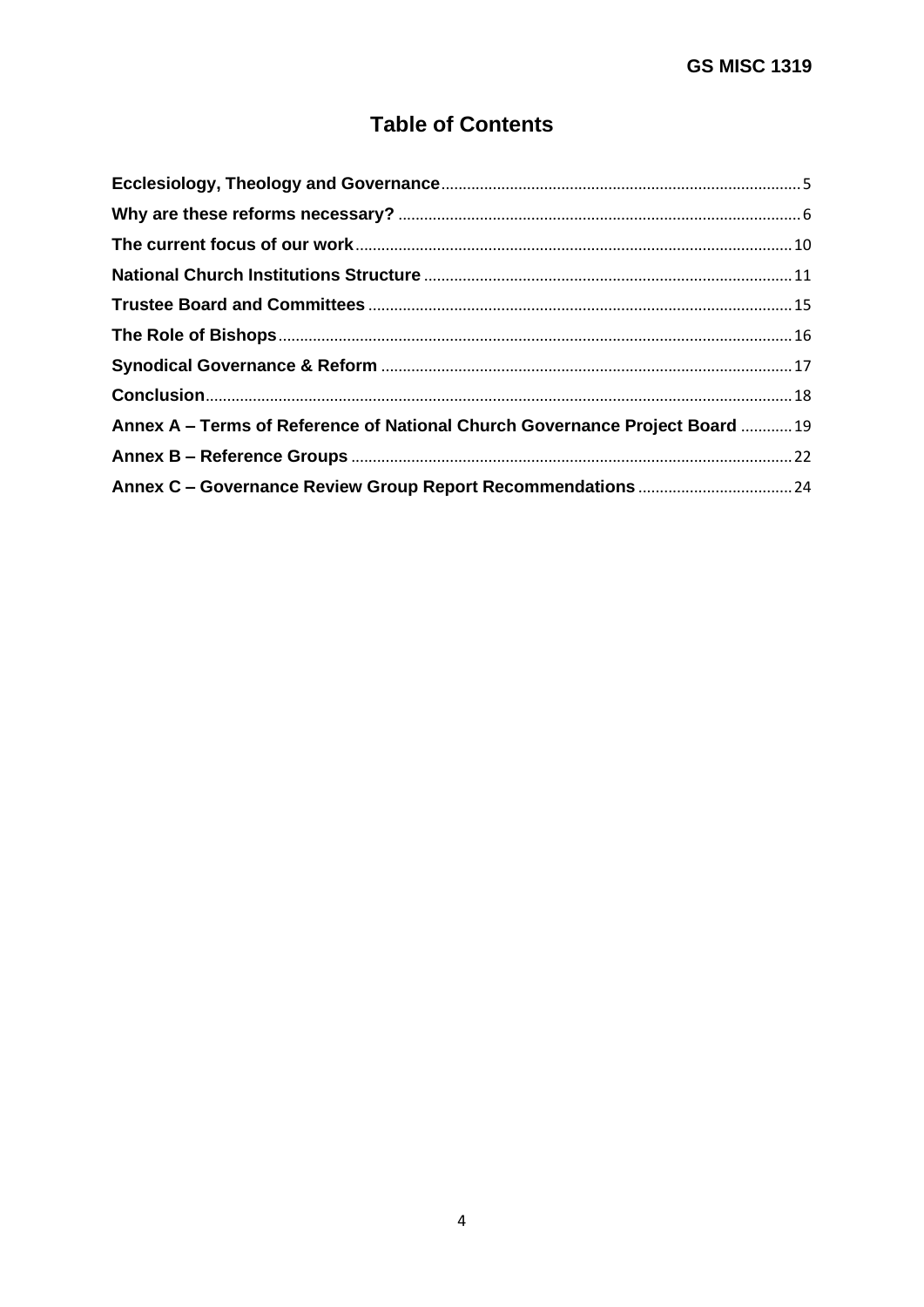## <span id="page-4-0"></span>**Ecclesiology, Theology and Governance**

- 1. Everyone who looks at the structures of the Church of England notes their complexity and apparent incoherence. But why is that complexity significant, and why is apparent incoherence so often defended vehemently? The Turnbull Report (Working as One Body,1995) sought simplification but ended up still with a system of considerable complexity, and arguably little more coherence than it had inherited<sup>3</sup>. The incoherence of our governance structures is problematic; creating questions of trust, concern that our trustee bodies are not always tackling or aware of serious issues and that accountability is not always clear. The work of the NGPB must be to build good governance structures that encourage holiness and virtue, and that ensure that the Church's process of renewal is sustained.
- 2. Contemporary culture often assumes that the paradigm for all bodies is the corporation – but there are alternatives. Some aspects of an organisation or institution's work will need to be managed by a governance model suitable for a business – but that model is not always appropriate. Anglicanism as a Church joins together people from many different walks of life and backgrounds and therefore differs from a corporation with a unified set of goals. Our richness of diversity is much more likely to create complex structures, but we should not be afraid to challenge ourselves to seek simpler, more agile solutions. As Berry comments in his study of the Turnbull process,

*The Church as institution has no primary product or service in a conventional or commercial sense. Rather the work is about the nature of being in relation to God, now and in eternity. In its manifestation as an ecosystem of organisations, it is possible to glimpse how the organisation patterns … express the history of the institutional debates and the present explorations*  and modes of expression.<sup>4</sup>

- 3. There will always be diversities of opinion within the Church of England as to how the Christian faith should be explained and lived out. As far as the National Church Institutions are concerned, they need to embody and give expression to that essential core of belief which unifies us as Anglicans and ensures historical continuity as the ancient Church of this land; whilst also recognising that diversity which is a feature of the Church of England's inheritance and culture
- 4. Theologically, the governing principle of the Turnbull Report was a particular reading of "Headship" and a Pauline theology of "the Body", deployed to justify focusing power and authority in a small, unelected (or partly elected), Council (the 'Head') which would govern the 'Body' of the church. The then Archbishop of York's Theological report on Turnbull looked at some complementary theological themes. It considered the Church as: the Body of

<sup>&</sup>lt;sup>3</sup> The Governance Review Group considered a theological paper by Revd. Dr Malcolm Brown (Director of Faith and Public Life), as part of their preparation of GS2239, aspects of that paper are explored in this papers section on Ecclesiology, Theology and Governance.

<sup>4</sup> (Anthony J Berry, 'Accountability and Control in a Cat's Cradle', *Accounting, Auditing and Accountability Journal*, Vol.18, No2. 2005. Pp.261-2)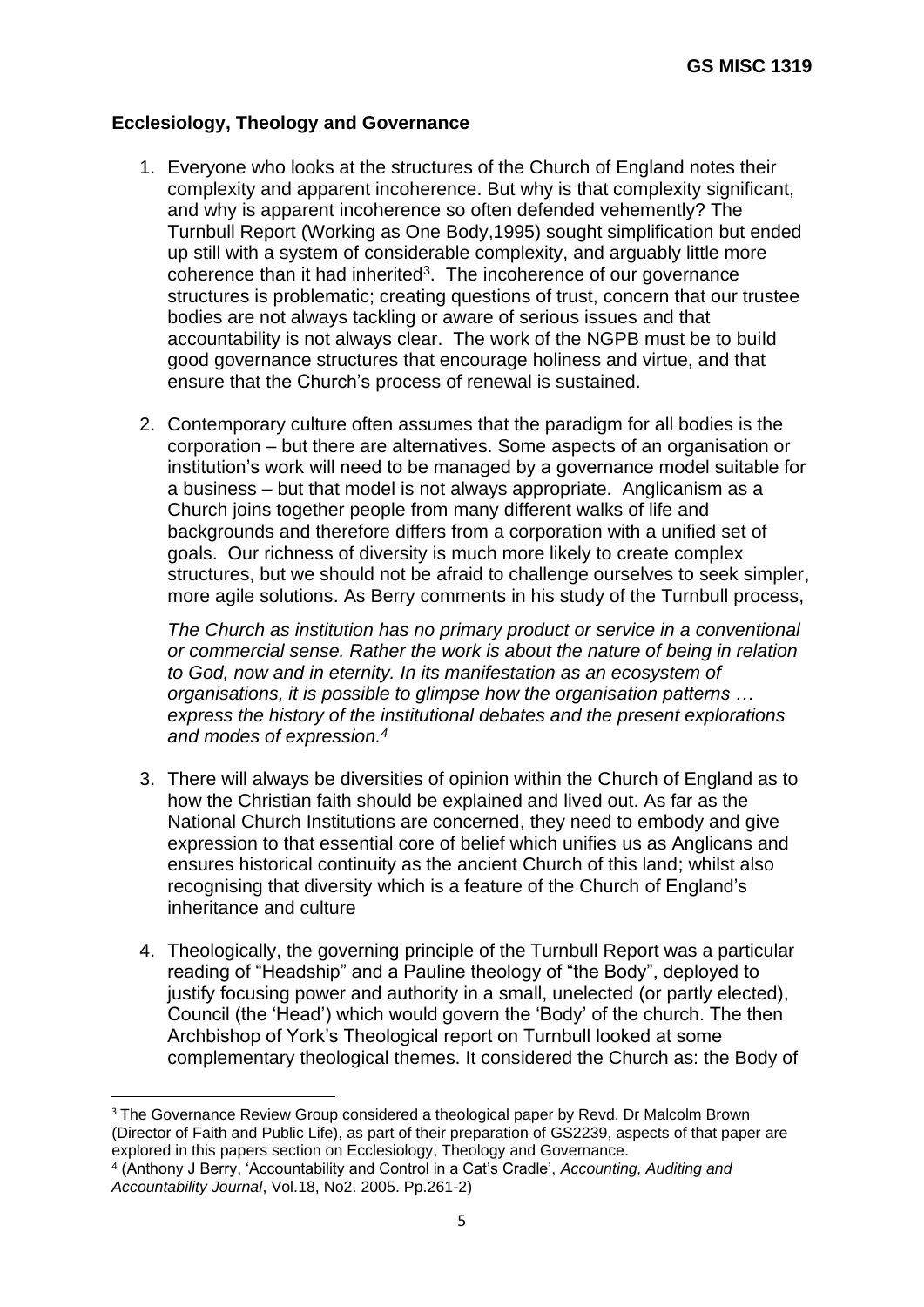Christ; Communion; Pilgrim; Herald – and went on to consider the Church as a Learning Community, working with several theological themes at once allows us to ask, "What would this proposal look like to those who see things differently?". The work of this group will seek to learn from different concepts and images of the Church, and how these can be put into dialogue with questions of structure and governance. The NGPB believes that by listening well and engaging widely we can improve our current governance structures.

5. The Church as the Body of Christ is called both to embody and foster values and virtue. This is not a question separate from that of governance but one that is intimately linked to it. The role of governance is to ensure that, through its structures, people and processes, each institution fulfils its role and mission to serve in the most effective, inclusive, transparent, and accountable way possible. Good governance is an enabler of effectiveness, a shaper of culture, an assurance to stakeholders that the resources entrusted to the organisation have been used appropriately and should reflect what the Church calls virtue in its focus on truth and integrity.

## <span id="page-5-0"></span>**Why are these reforms necessary?**

- 6. The GRG Report highlighted through discussions with various stakeholder groups that there was a need to simplify the Church of England's national governance structures. It recognised that the current system is too heavy, with too much time spent servicing committees rather than putting our energies into delivering the Church's overall vision and strategy.
- 7. Put simply, there are too many committees, our governance arrangements are too opaque, and the committees are consuming too much staff time. At a time when the wider Church is struggling, post pandemic and with ever increasing costs, it is indefensible that so much valuable time and effort at the centre is dissipated in a confusion of committees and opaque and uncertain lines of accountability.
- 8. These governance arrangements have not been comprehensively reviewed in over two decades and thoughts on governance best practice have evolved over that time, so it is right that we should examine our current processes to assess whether the National Church's governance can be improved.

#### **An opaque system of governance**

- 9. The relative opacity of our governance can lead to questions being raised in relation to the transparency of decision-making in the Church and create trust issues. Our initial analysis has highlighted the following.
	- o There is no easy "how-to" manual that explains how all the bodies in our governance structure fit together. This is particularly relevant for national level decisions, which can involve multiple bodies.
	- o There is no process of regular review to check whether committees remain necessary (if a committee is no longer needed, stop it).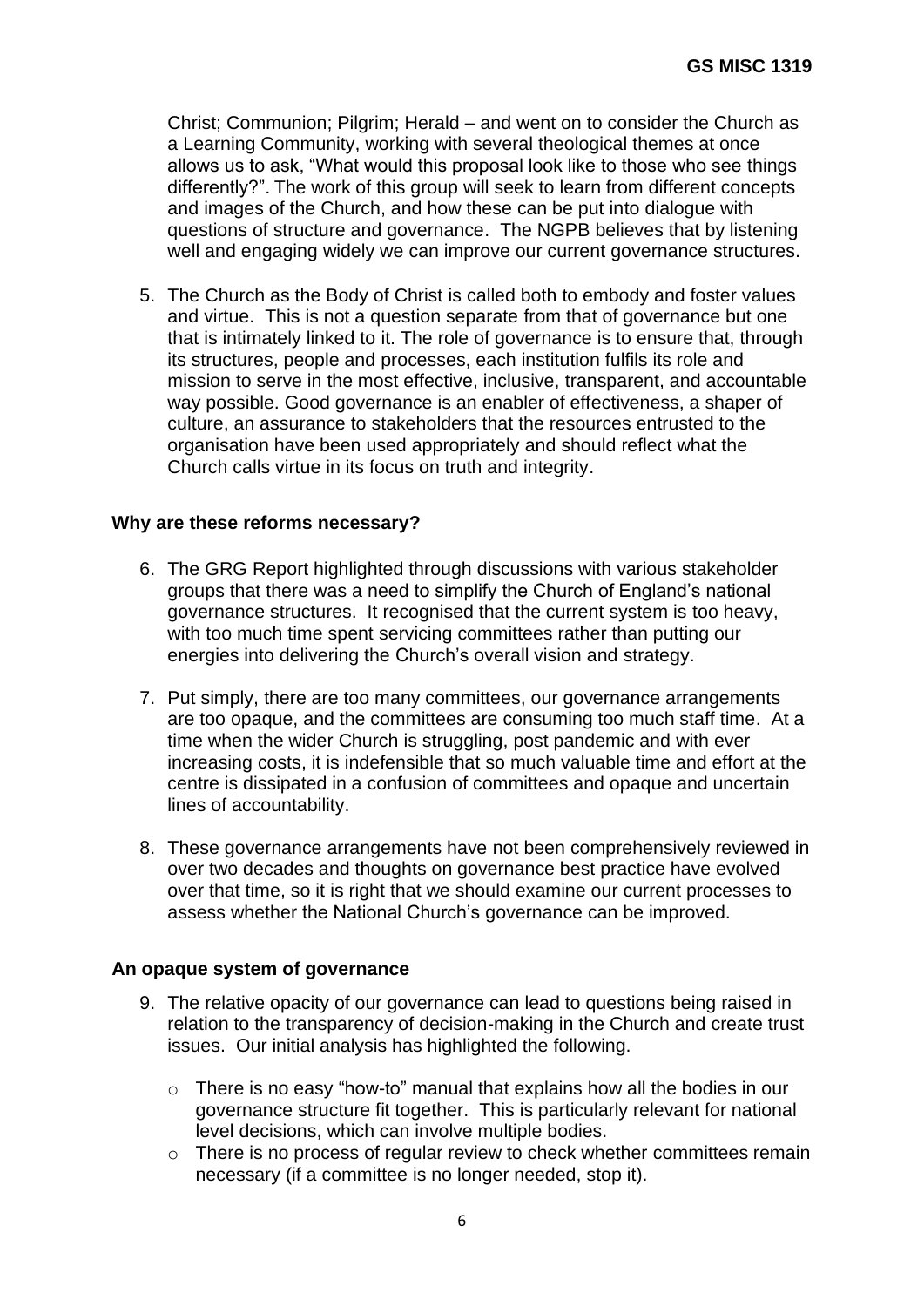- o There is no directory of committees, so it is hard to keep a grip on who is doing what within our governance structure.
- o Not all the National Church Institutions have formally documented their delegated powers.
- o There is a lack of clarity in relation to accountability; the Synodical Reference Group highlighted that for Synod members it is not always clear which NCI is dealing with a question or policy issue.
- 10.The GRG Report highlighted that by its nature the governance of the Church of England will always be complicated. A key aspect of our work will be to create a governance structure which is simpler, better defined, and understandable to everyone.

#### **Committees**

11.The Diagram below looks at the number and type of committees within our current governance structure but does not include many of the time-limited committees/groups that are put together to solve problems. Our initial data gathering estimates that there are 107 committees, all of which are serviced by NCI staff. 64 (60%) of the committees are National Church Institution Committees.



# Total estimated number of committees

- 12.Review of the analysis highlights several issues with our governance structure.
	- o Authority in the Church of England, even in the national structures, is dispersed, to some degree rightly, but for some purposes perhaps too much. When wider Church decisions need to be made new groups, such as the Emerging Church Steering Group and the Triennium Funding Working Group are sometimes put in place, alongside the existing governance bodies. These groups make recommendations for approval to the trustee bodies, but there is a risk that these groups are making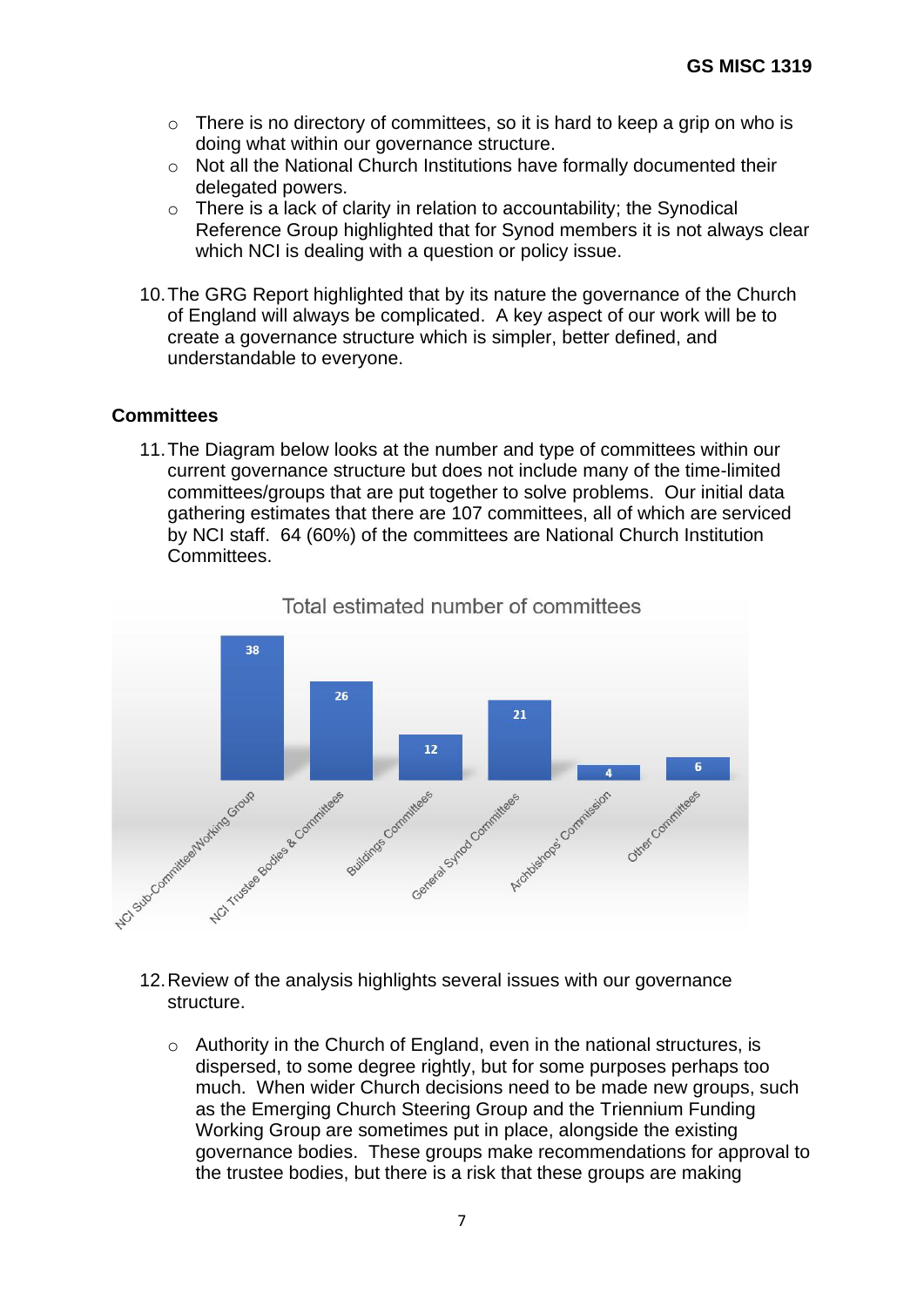decisions that are the fiduciary duty of trustees and might not be representative. These groups with wider Church membership are often well-regarded but pose difficult governance questions.

- o The flow of information from sub-committee to committee, from committee to trustee body, from one trustee body to another and back again and potentially from trustee body to General Synod can take considerable time and effort, with papers looping back and forth through the system before final agreement is reached. Our governance arrangements are creating duplication and wasting resource. This can be complicated further if guidance/approval is needed from the House of Bishops. It is not easy to estimate the cost of running such a model, but there is no doubt that it is sizeable and a waste of resource.
- o There is duplication within the governance system. An example of duplication is the three separate NCI Audit & Risk Committees. Many of the papers produced for these Committees are replicated, the Annual IT Governance Report, the Annual Internal Audit Plan, ChECS internal audit reports, but all need to be presented three times. The Audit & Risk Committees are potentially too focused on the issues affecting their own individual NCI and fail to adequately consider how issues facing the wider Church might impact its governance body financially, operationally and reputationally.
- 13.The Transforming Effectiveness stream of work has already begun the exercise of trying to reduce the number of committees through consolidation or removal of committees no longer deemed necessary.
- 14.The work of Transforming Effectiveness can however only go so far and cannot bridge some of the gaps in our current governance arrangements. It is also hard to ignore some of the failings, particularly those relating to safeguarding and race, that have occurred whilst our current governance arrangements have been in place. A significant part of the NGPB's work is about building trust, by putting in place systems of governance that are simple to follow and values based.

#### **Governance**

- 15.There has not been a comprehensive review of the National Church's governance for many years and best practice in this area has moved on since the Turnbull Report, with much more focus on values and behaviours, and organisational culture.
- 16. The GRG Report highlighted the Charity Governance Code<sup>5</sup> as a model that was considered as part of their review. The Charity Governance Code is a

<sup>&</sup>lt;sup>5</sup> The Charity Governance Code is a cross sector collaboration and the Charity Commission acted as an observer to its Steering Group. [Charity Governance Code](https://www.charitygovernancecode.org/en/pdf)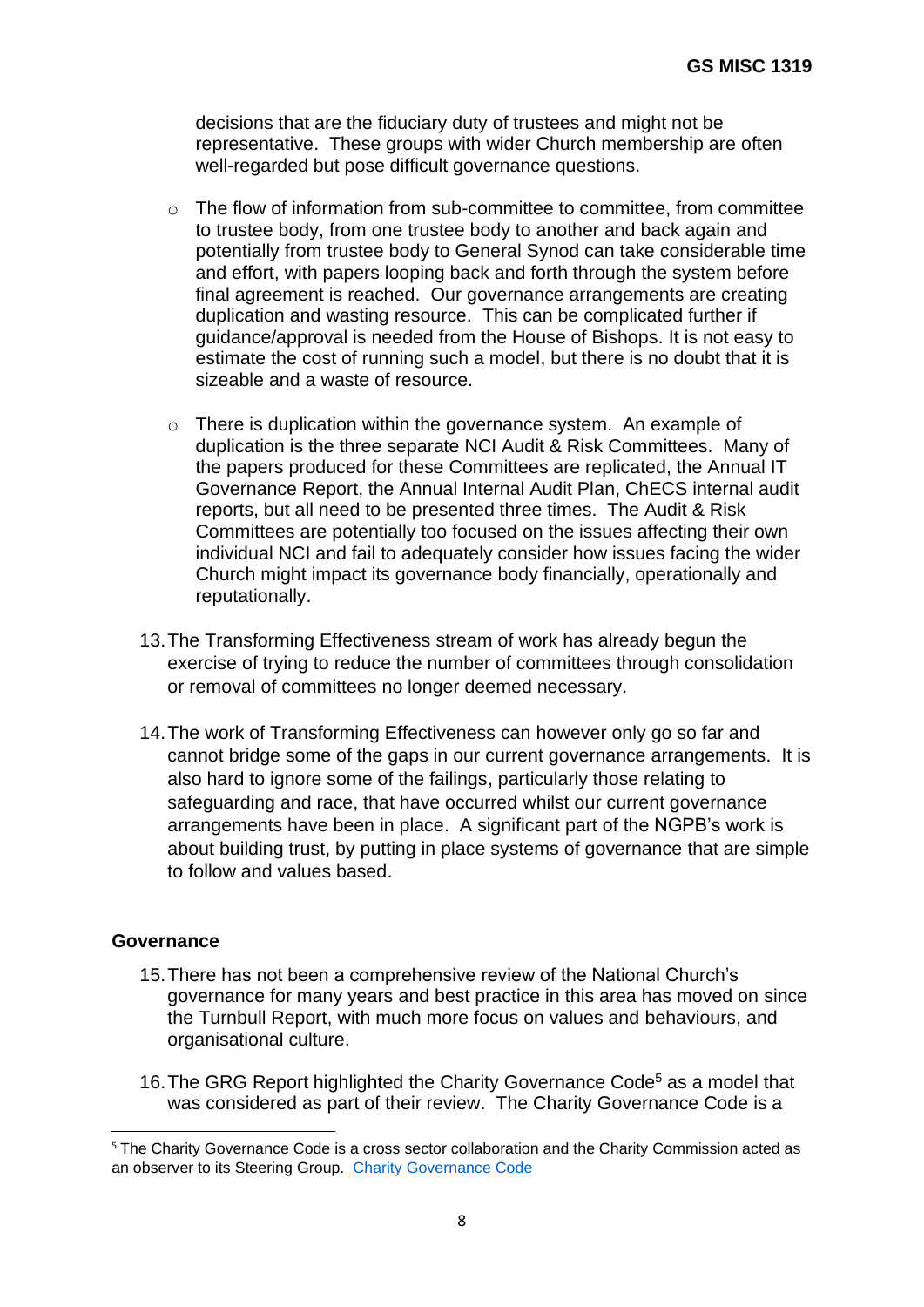practical code that supports charities, and their trustees to develop high standards of governance. The GRG Report recognised that this model was not the definitive template for the good governance of the Church of England but was a useful reference document. The Charity Governance Code was refreshed in 2020 and has since been adopted by several well-established large charities. The Code includes seven principles of good governance:

- o **Organisational purpose**, i.e., governing boards should be clear about their aims and ensure these are effectively and sustainably delivered;
- o **Leadership**, i.e., the charity is headed by an effective governing board providing strategic leadership in line with its aims and values;
- o **Integrity**, i.e., governing boards adopt appropriate values and create a supportive culture which helps achieve the charity's purposes, mindful of the importance of public confidence and reflecting ethics and values in everything they do.
- o **Decision making risk and control**, i.e., governing boards ensure their decision-making processes are informed, rigorous and timely, with effective delegation, control, and risk-assessment systems in place.
- o **Board effectiveness**, i.e., a governing board is an effective team, appropriately balanced to make informed decisions.
- o **Equality, diversity and inclusion**, i.e., governing boards should have an effective approach to supporting equality, diversity and inclusion throughout the organisation and in their own practice.
- o **Openness and accountability**, i.e., governing boards should lead their organisations transparently and accountably, being open unless there is good reason not to be.
- 17.The Charity Governance Code also notes the importance of the trustee role in governance, seeing their role as pivotal to good governance. The Code highlights that a charity trustee should be committed to the charity's cause, to meeting its public benefit on an ongoing basis, understand their role and legal responsibility, committed to good governance and contributing to their charity's continued improvement. The Code endorses the Charity's Commission guidance, The Essential Trustee<sup>6</sup>.
- 18.Review of several large charity annual reports (Oxfam, Save the Children UK, Wellcome Trust, British Heart Foundation) found references within the Governance section of the report, to either adopting the Charity Governance Code or following practices that were in line with charity governance best practice. Oxfam, Save the Children and British Heart Foundation all specifically reference reviews they have undertaken to ensure they are aligned with the Code and governance best practice. The Church Commissioners and Archbishops' Council are large charities and as part of this Governance Review, it would be beneficial to complete an assessment of them against the Code and any apparent gaps could then be consider as part of the development of a new governance model. It may well be that there are areas where we choose not to comply with the Code and an explanation is needed to justify this choice.

<sup>6</sup> CC3 The Essential Trustee - [Link to Charity Commission Guidance](https://www.gov.uk/government/publications/the-essential-trustee-what-you-need-to-know-cc3/the-essential-trustee-what-you-need-to-know-what-you-need-to-do)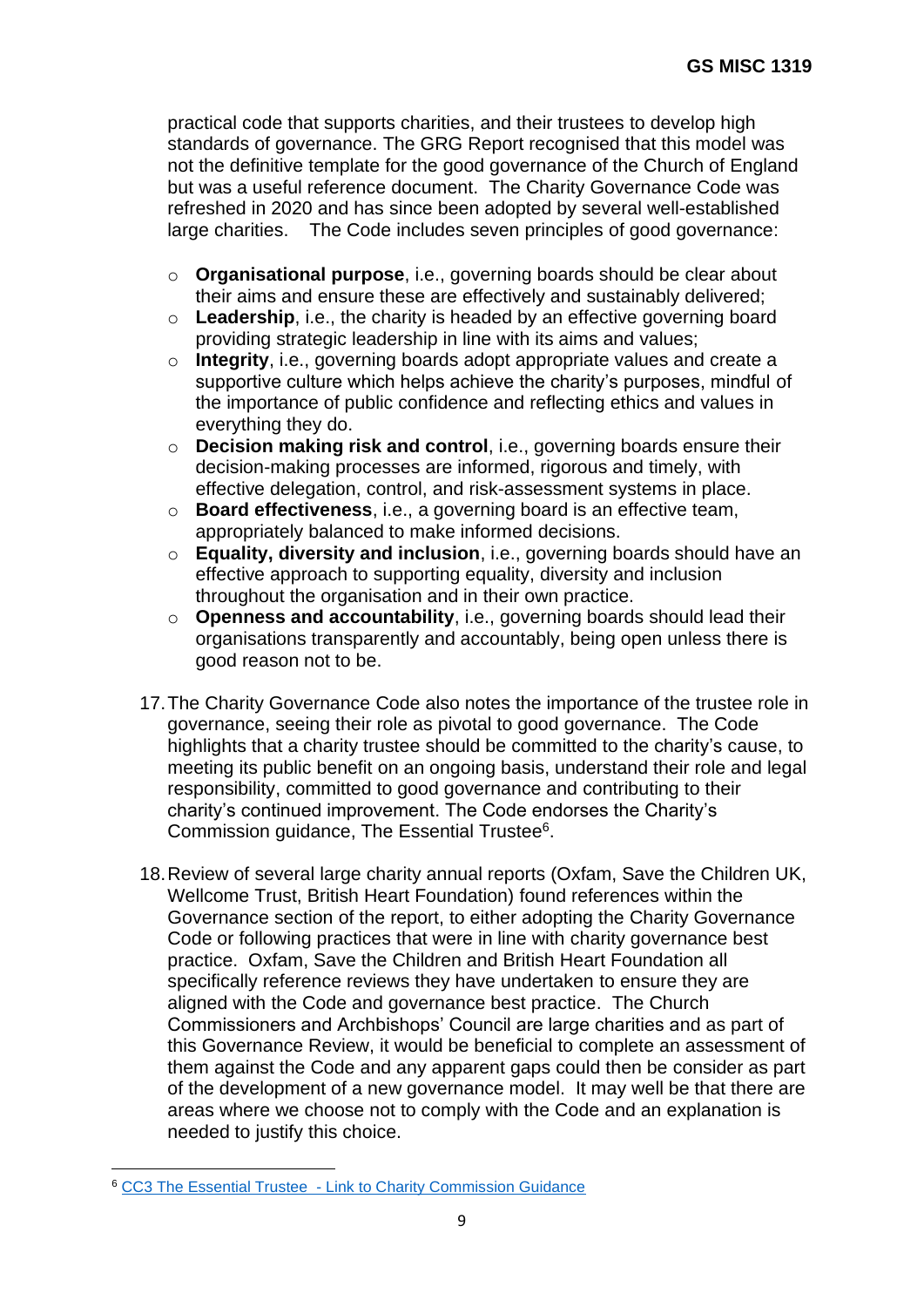- 19.The GRG Report also considered the Campbell & Goold 'Organisation Design' Tests as described in the Harvard Business Review. These principles again offer another useful reference for our work. The ten principles underpinning these tests are as follows:
	- o **Focus on the true purpose**  in this case serving the Church. Allocating sufficient attention to the Church's activities (Campbell & Goold's 'Market Advantage test')**.**
	- o **Appropriate levels of subsidiarity**  adding value to the cure of souls at local level by recognising and delivering those activities best done nationally to maximise strategic or economic value (the 'Parenting Advantage test').
	- o **Getting the best of the people within the structure** in the Church's case, optimising efficiency in an organisation which often relies on personal commitment and the cultivation and development of skills where it lacks the resource to hire the best possible personnel ('the People test').
	- o **Deliverability** (the 'Feasibility test').
	- o **The protection of genuine specialism**, e.g., liturgy or investment management (the 'Specialist Culture test').
	- o **Co-ordination** the ability to make difficult links within/ across a structure servicing such a broad range of activity and interest (the 'Difficult Links test').
	- o **Knowledge/skills** as the basis for levels and responsibilities in the hierarchy – avoiding duplication of effort which is in the current structure a by-product of coalition and complexity of interests (the 'Redundant Hierarchy test').
	- o **Appropriate levels of accountability** in an institution where people 'wear several hats', ensuring proper accountability is exercised but with suitable delegation of authority (the 'Accountability test').
	- o **Flexibility/ adaptability** designing a structure that might be reversible should the situation change (the 'Flexibility test').
	- o (Campbell & Goold also includes a '**Wildcard test**' designed to pick up anything missed by the others.)
- 20.Both models above are useful references and point to the need to be able to easily adapt the governance model in place. A key component of good governance is embedding a regular cycle of review and seeking to improve continuously. The NGPB's work will need to ensure that control checks are built into the model and once defined the governance arrangements are regularly reviewed to ensure that the same problems are not perpetuated within the new structure

#### <span id="page-9-0"></span>**The current focus of our work**

21.The focus of our work to date has largely been around any future governance structure and what that might look like. We have begun to consider the following: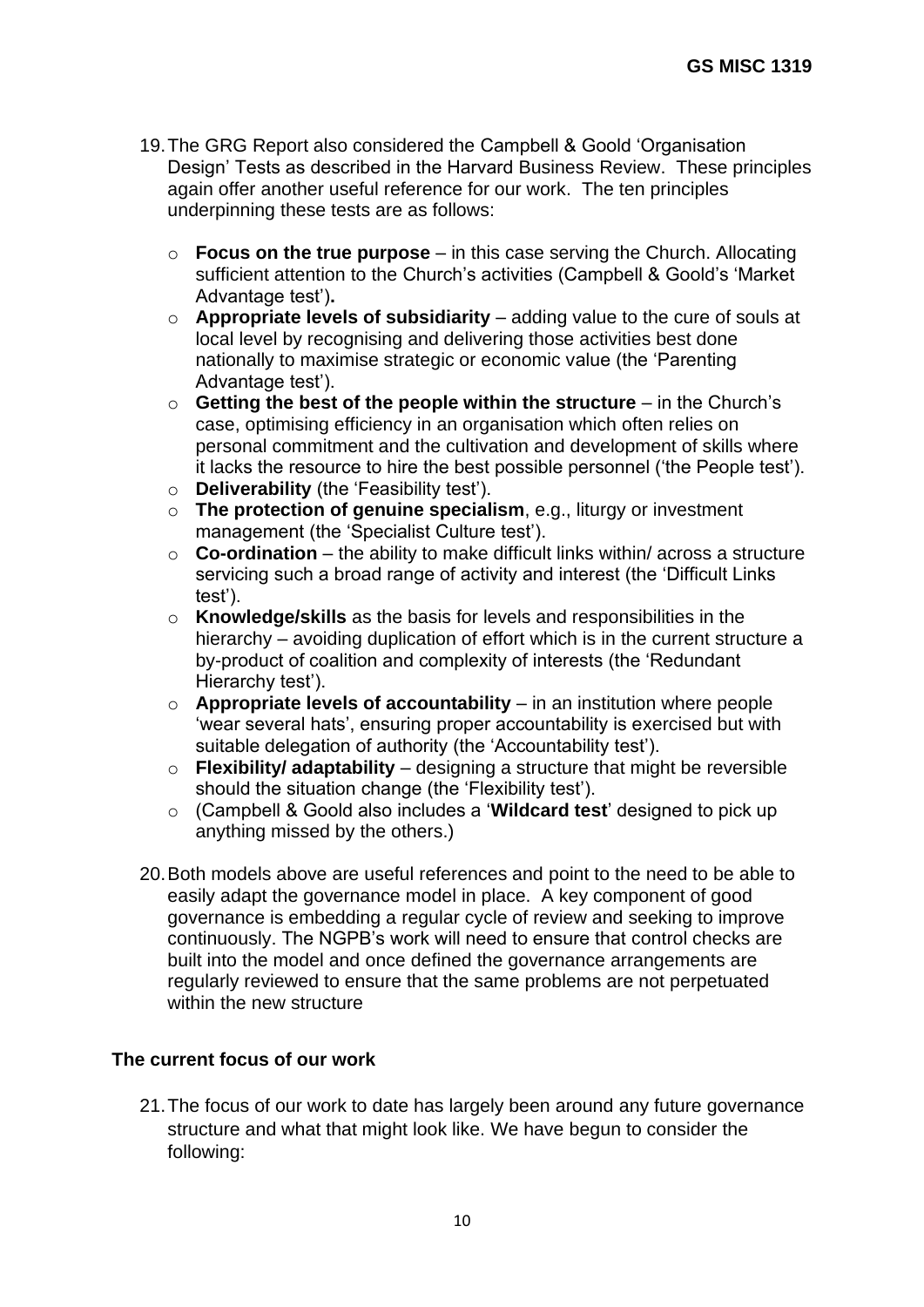- $\circ$  The National Church Institutions structure and what we believe should be in and out of scope of the review
- o The relationship between the bishops collectively, and the reformed trustee bodies created in any proposals for reform
- o The role of General Synod within the Governance Structure
- 22.In considering each of these areas we have identified some policy issues that will need to be explored with various stakeholders as we progress this important work. In the interest of transparency, the Project Board felt it was important to bring a paper to the July 2022 General Synod which shared our initial views.
- 23.At this stage of our work, we have not determined whether there is a necessity to create a new trustee body or whether the Archbishops' Council or Church of England Central Services could be shaped into a future governance body.

## <span id="page-10-0"></span>**National Church Institutions Structure**

- 24.Seven of the GRG Report recommendations relate to the simplification of the National Church Institutions governance structure.
- 25.The National Church governance structure has remained largely unchanged since the passage of the National Institutions Measure in 1998, which in turn was informed by the Turnbull Review of 1995. This feels somewhat strange when so much else has changed in the last twenty-seven years, in the Church and in society, and particularly in relation to the way we work.
- 26.The purpose of the National Church Institutions is to support the mission and ministries of the Church. Each NCI has its own objectives and tasks. But taken together, their function is to support the dioceses, and through them to support the parishes, schools, cathedrals, chaplaincies, and other forms of Church. This is shown in the diagram below. The relations between the different bodies, in terms of representation, legal responsibilities, funding (in both directions), law-making, culture, and other aspects, are complex. This web of relationships is represented, with more simplicity than it reflects, in the various arrows linking the different bodies in the diagram. To keep the diagram relatively simple, not all bodies at all levels are included. The work of the NGPB is not about transforming the whole diagram, however, but about simplifying the NCIs' box, and clarifying the relations between the NCIs and the rest.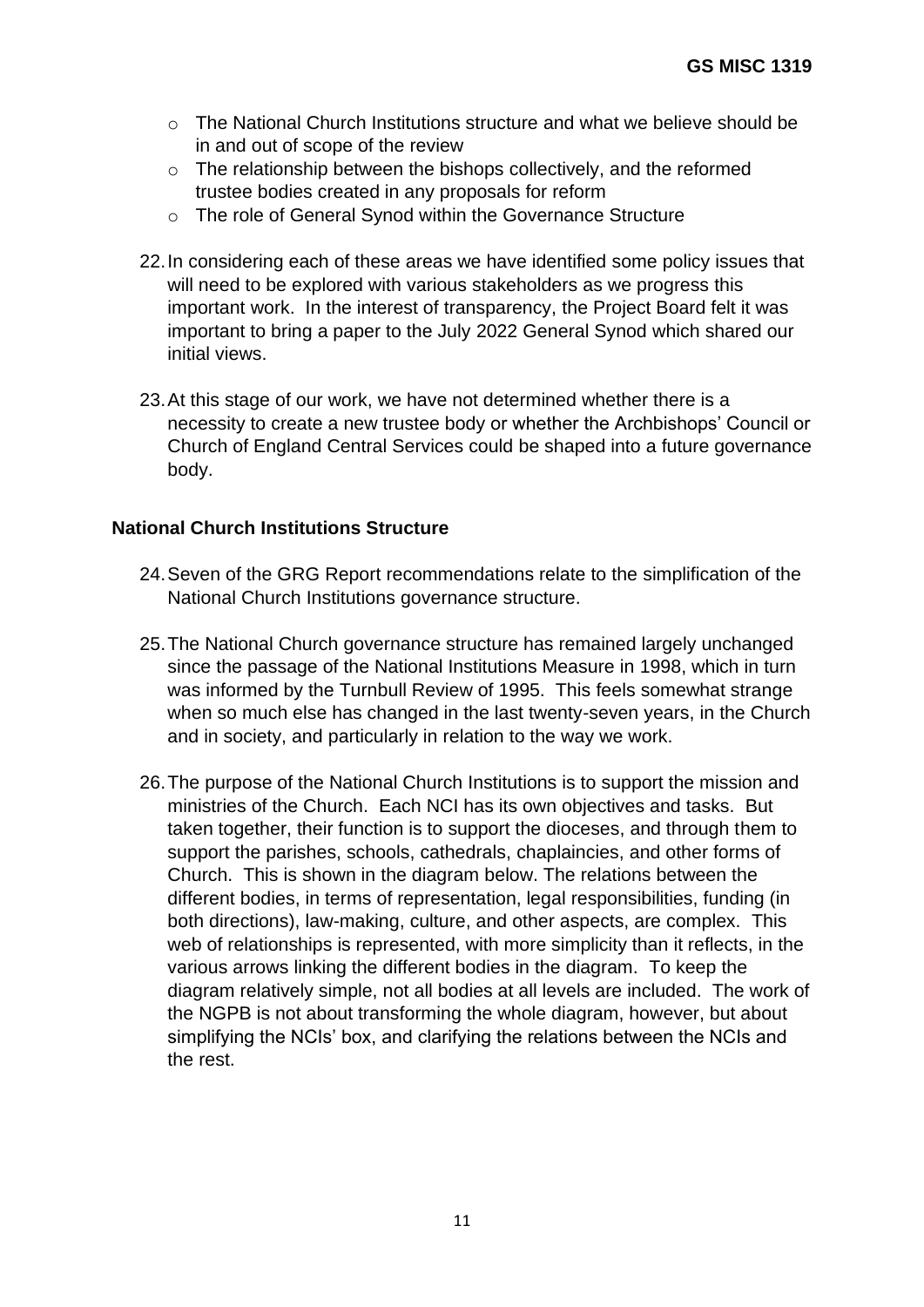

## **National Church Governance Diagram**

- 27.The Governance Review aims to consolidate oversight of many of the activities through which the NCIs seek to support the Church across the country into a single integrated governance body. The GRG proposed, and the National Church Governance Project Board agrees, that all of the activities of the Archbishops' Council, most of the activities of the Church Commissioners (though certainly excluding their investment functions), and all of the Church of England Central Services should be combined. We believe joining together all of these functions will create a more cohesive body, one which is better able to facilitate decision-making at a national level and to serve the wider Church.
- 28.The GRG Report suggested some potential names for the governance body, with Church of England National Services (CENS) being used within their report. We are agreed that the name of the charity requires review, but for the purposes of this paper have described the entity as CENS.
- 29.CENS would be responsible for:
	- o Enabling the development, communication and implementation of an agreed national vision and strategy for the Church of England.
	- o Supporting policy development on topics where national consistency is essential (examples include education, safeguarding, standards of training for ordination, environmental and ethical questions).
	- o Supporting the Church, in particular archbishops and bishops, in its interaction with Parliament, Government and national civil society and in its engagement with ecumenical and interfaith matters.
	- o Enabling development and agreement of clergy terms of service, remuneration and benefits, and oversight of payroll and benefits functions.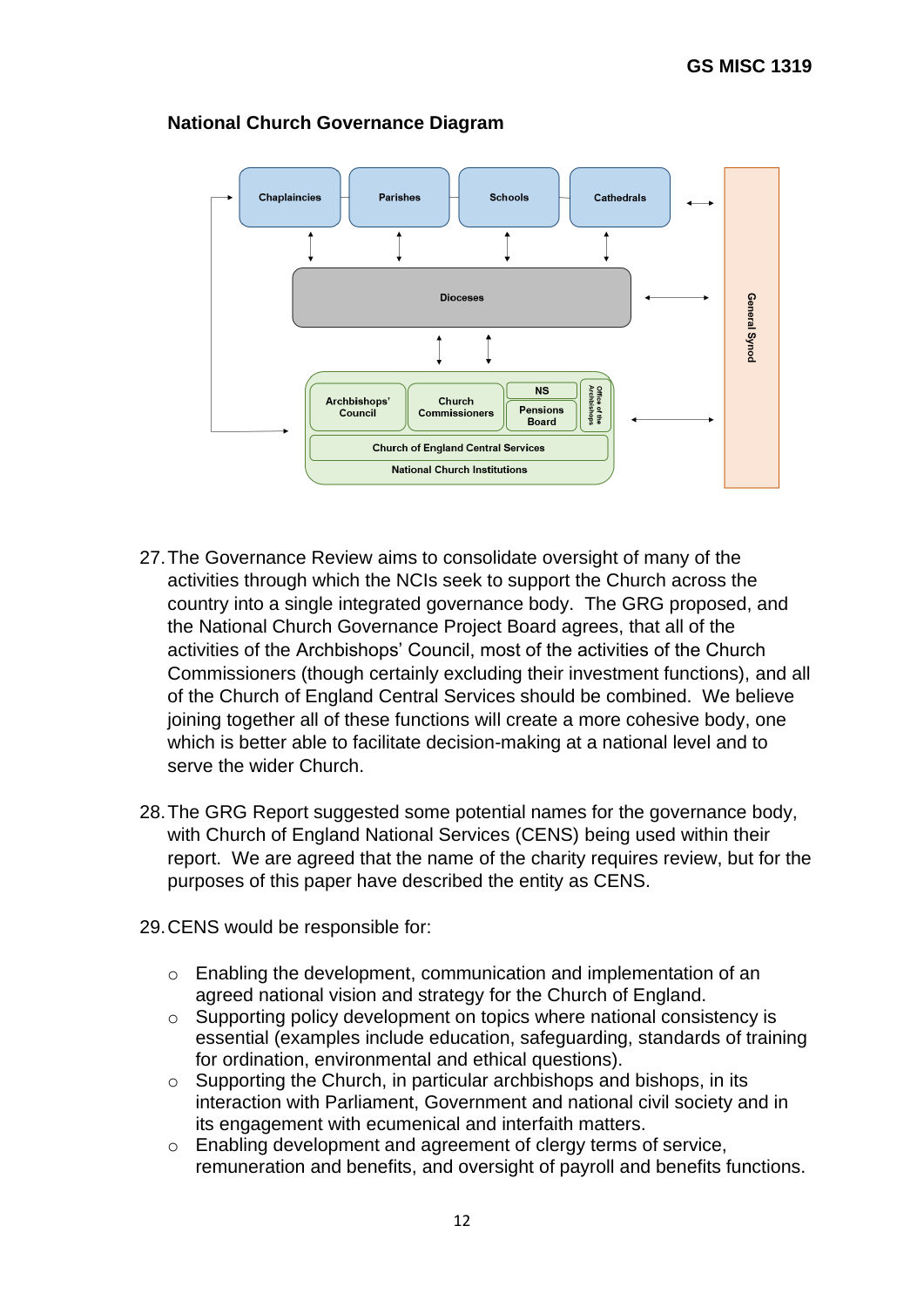- o Determination and oversight of an agreed funding model for national functions and supplementary grant funding to Dioceses.
- $\circ$  Determining the best use of the resources made available to it.
- o Supporting bishops with an agreed programme of work to ensure standards and quality assurance of selection and training for ordination.
- o Supporting dioceses/parishes with provision of professional advice and guidance, common templates, and training.
- o Development and roll out of the Church's digital and giving strategy.
- o Acting as legal employer for staff of some of the other national bodies where that brings simplicity.
- o Provision of administrative services/secretariat to General Synod, the Archbishops, and the House and College of Bishops, and other statutory and non-statutory national bodies.
- o Supporting Dioceses with provision of shared back-office and enabling services where there is demand and based on a clear case that it is more effective and efficient.
- o Provision of back-office services such as procurement on a voluntary basis to the wider church e.g., Parish Buying.
- o Provision of a Church-wide system and processes for data collection, management information, research, and archiving.
- o Facilitation of a learning culture through support for knowledge sharing, peer networks and communications channels between worshipping communities.
- 30.We are agreed that the activities listed here, would form the basis of the entity's charitable purpose. The National Church Governance Project Board felt that this list encompassed many of the activities currently undertaken by the individual trustee bodies and provided a platform for a much more cohesive offering of services and support for the wider Church.
- 31.The GRG report also identified areas of responsibility that would not be part of the remit of the CENS Board.
	- o Decisions relating to the management of the historic assets and investment strategy
	- o Decisions relating to the amount of Church Commissioners' endowment money to be released for expenditure (which is currently the responsibility of the Church Commissioners' Assets Committee).
	- o Responsibility for ensuring the responsible, ethical investment of the funds managed at national level.
	- o Responsibility for the co-regulation of English cathedrals.
	- o Responsibility for the various Church of England pension schemes and the provision of clergy retirement housing, which would continue to be the responsibility of the Pensions Board;
	- o The National Society's specific responsibility for the promotion of church schools and Christian education, which it should retain for now but pending subsequent review.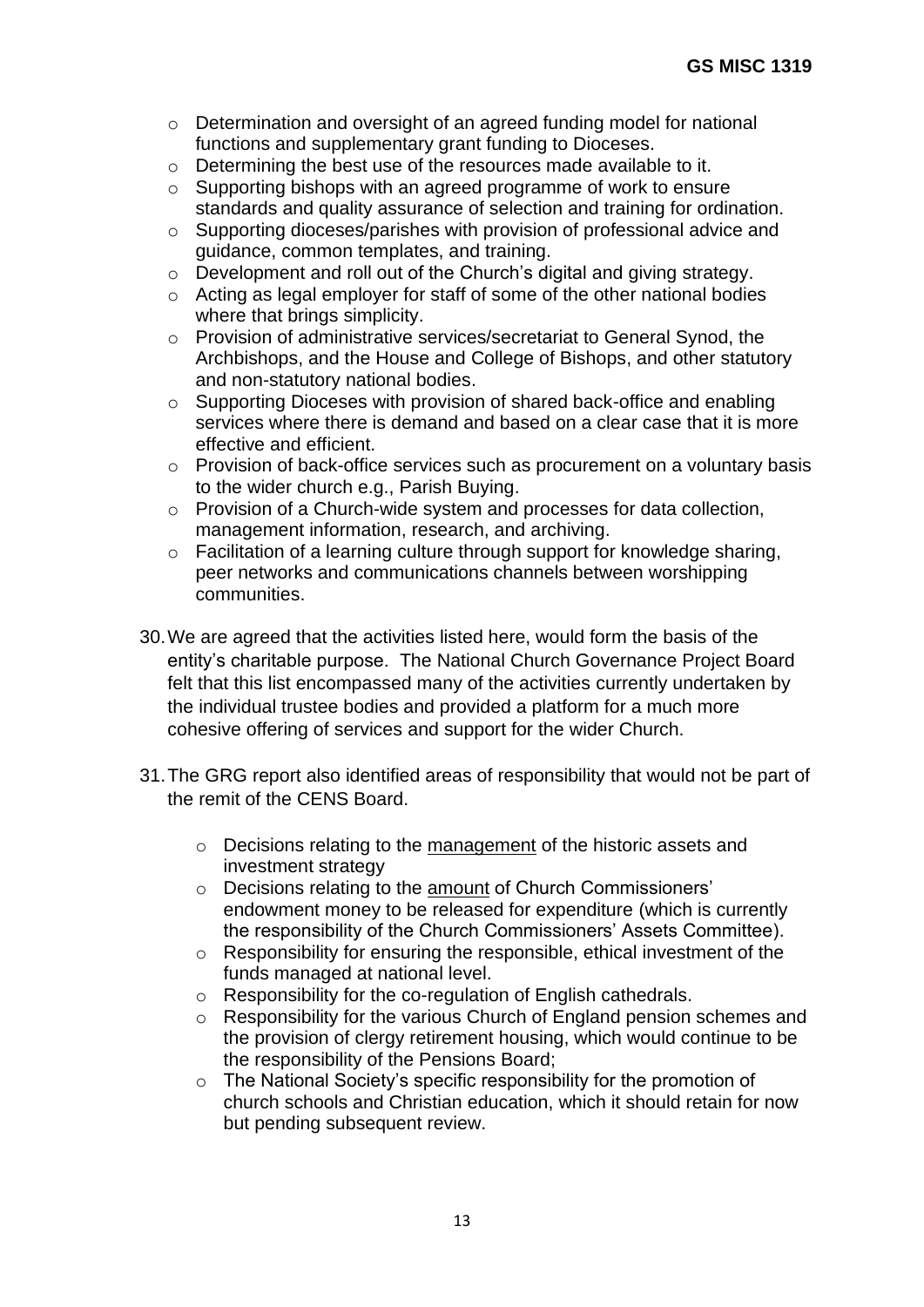- o Oversight of the national Church's safeguarding activities, which would be the responsibility of a separate independent body currently being designed.
- 32.We are in strong agreement that the management of the historic endowment and distributions should remain the responsibility of the Church Commissioners. There should be clear segregation of duties between those managing the fund and determining distribution levels, from those that are allocating spend against it. These lines serve to protect the endowment fund for future generations. We also reflected that responsibility for the historic endowment is very much rooted in the history of the Church Commissioners.
- 33.The GRG Report suggested that the arrangements for the Church Commissioners' co-regulation of Cathedrals with the Charity Commission should continue. In our view, this is unpersuasive. There is no compelling reason why co-regulation of Cathedrals could not sit within CENS, rather than the Church Commissioners, if other parallel activities such as the statutory funding of cathedrals also passes to CENS. This aspect remains an open question for the NGPB and one that will require further consultation.
- 34.At the time the GRG Report was written the Mission and Pastoral reforms were still in their early stages of consultation. The GRG Report suggested that whatever the outcome of the consultation might be, some level of continued administrative and legal support would be required from the centre. The NGPB recognises that this area will require careful consideration, as the Mission and Pastoral reforms are still in the process of review with General Synod. It agrees with the presumption that this area, however it is reformed, could sit within CENS. The NGPB will work closely with the Mission & Pastoral team, the Third Estates Commissioner (a newly appointed member of the Project Board), and the Chief Executive Officer of the Commissioners to determine how this can best be managed.
- 35.The GRG also recognises the functions carried out by the Church Buildings Council and the Cathedrals Fabric Commission and the need to work with these independent bodies in defining our governance arrangements.
- 36.The National Society's legal status is complicated by the fact that it covers the Church in Wales as well as Church of England schools. The National Society recently reconstituted itself to comprise fewer governing bodies in order to improve the effectiveness of its work in the field of education. A younger and more diverse church is a key aspect of the Vision and Strategy, and the new governance arrangements will need to carefully define how the National Society and CENS will work together to support this objective. We agree that the rationale for not integrating the National Society into CENS appears reasonable but would like to review this point further with the Board of the National Society, which as yet, we have not had the opportunity to do.
- 37.We agree that the Pensions Board should remain an independent body under the jurisdiction of the Pensions Regulator.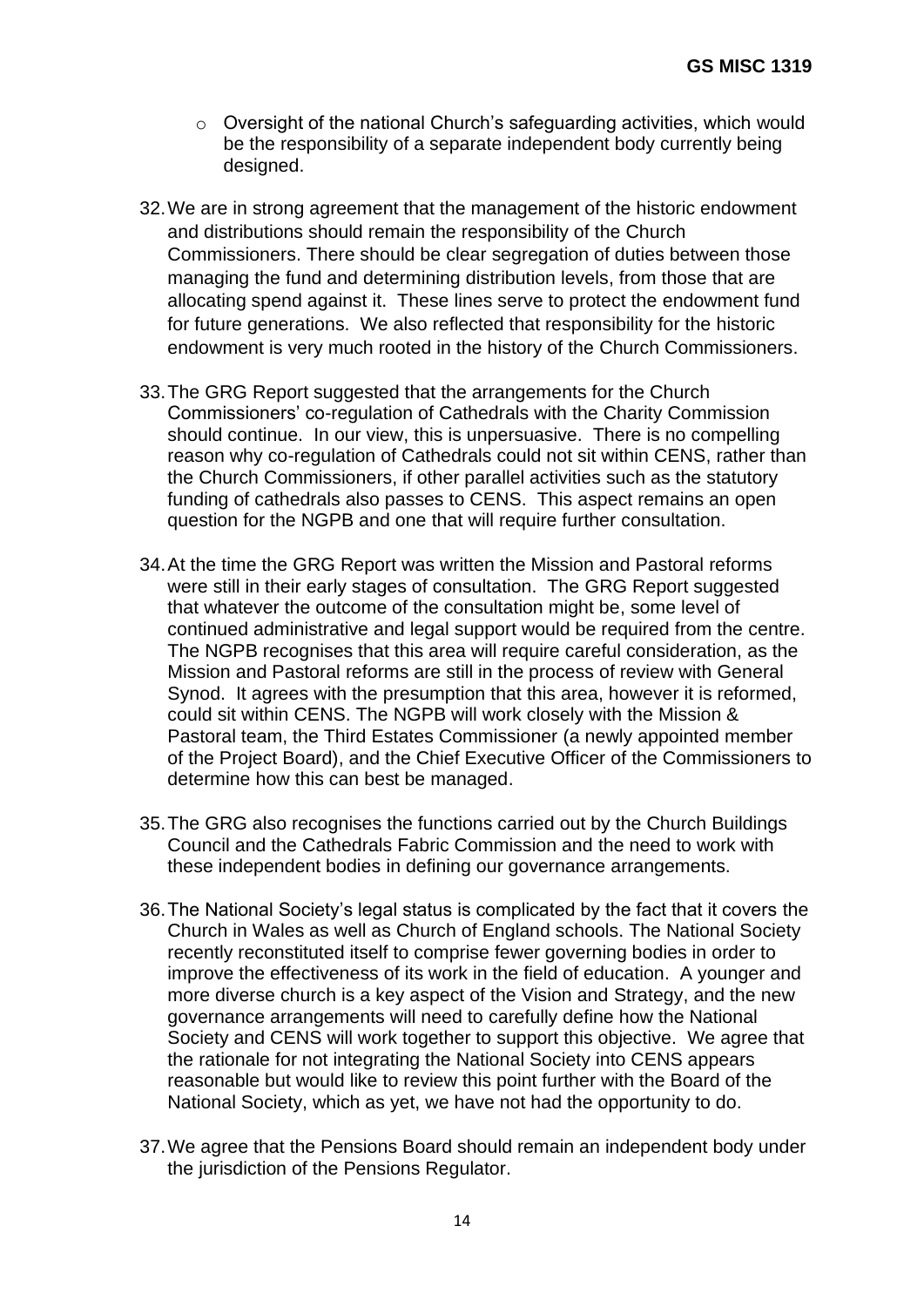- 38.We agree that the oversight of the national Church's safeguarding activities should be the responsibility of a separate independent body. However, we recognise that there is more work to be done to examine options for this: for example, whether "oversight" should mean an inspection or regulatory function (and if so, whether statutory or voluntary); or whether it should mean independent executive management (and if so, how the executive safeguarding body would relate to CENS, to bishops, to dioceses and to parishes); or whether it should mean an independent monitorship structure.
- 39.We recognise that there are important aspects of national work that, in an episcopal church, should continue to be the responsibility of bishops, acting together in national leadership – whether though the whole College of Bishops, or through the House of Bishops, or some other collective grouping. These include the traditional responsibilities for bishops for teaching, doctrine, worship and many aspects of ministry. It can also include – as originally envisaged by the Turnbull review – the articulation of a vision for the whole Church, which trustee bodies can then follow and implement. The relationship between the bishops, acting collectively, and the trustee bodies (particularly CENS) will be an important feature of any proposed new national governance structure. We recognise that this requires more work, beyond what was done in the GRG report. Though the employment of staff and the allocation of resources will have to be the responsibility of a trustee body with legal personality, that body – and its staff – will need to support the bishops of the Church in their deliberations and leadership.
- 40.We recognise that consolidating the functions of the NCIs into a single integrated body is to some extent a relatively simple task. The complexity lies in determining how the new entity will relate to other entities and organisations (State, Parliament, General Synod, Dioceses), to whom it will be accountable, and the ways in which it will be accountable.

#### <span id="page-14-0"></span>**Trustee Board and Committees**

- 41.The main focus of our discussions to date has been on structure. In our coming meetings we will consider the board composition of the new entity and its committees. Our initial conversations have highlighted the following:
	- o A commitment to look carefully at the board composition and ensure that it comprises the optimal number of members to make decisions effectively. This may lead to a reduction in board members: the present size of the Archbishops' Council (nineteen full members, and three permanent participant observers) is larger than recommended for a comparable charity board; the Board of the Church Commissioners, with 27 members is larger still.
	- $\circ$  A commitment to ensuring that the membership of the new Board is diverse and that there is an appropriate mix of skills. A possible means of achieving this, proposed by the GRG, could be through a Nominations Committee as is the practice in a number of well-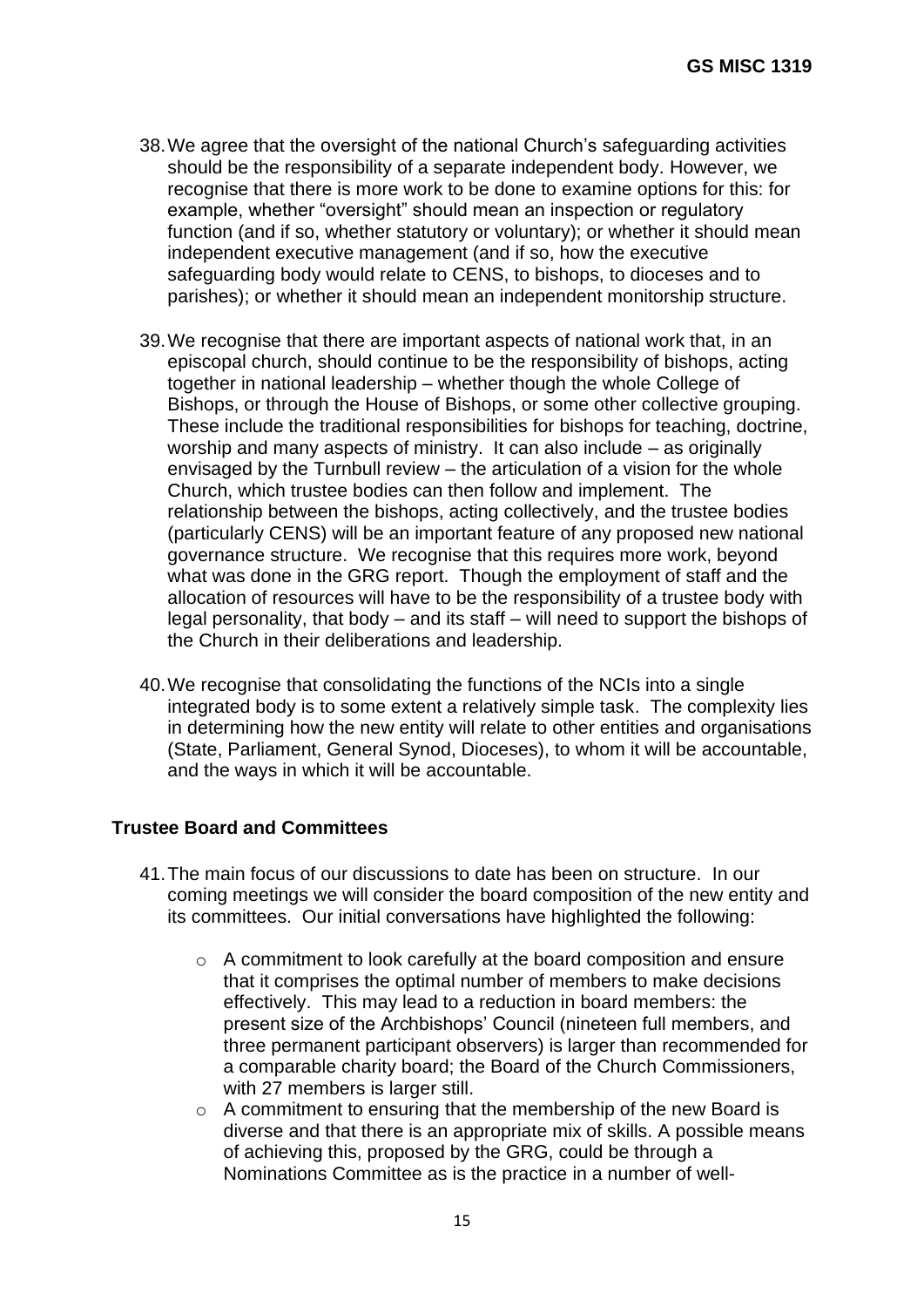established charities, though some strong views for and against this approach have been expressed in our consultations to date

- $\circ$  A commitment to ensure that the Trustee board of CFNS reflects its stakeholders in the Church and nation.
- $\circ$  A commitment to minimise the number of CENS committees and to define delegated powers for each committee clearly.
- $\circ$  A desire to start to reduce the number of current committees, through non-legislative means.
- o A commitment to foster a culture of openness and transparency.
- o A commitment to engage widely on these issues and listen to diverse perspectives of opinion on these matters.

#### <span id="page-15-0"></span>**The Role of Bishops**

- 42.Three of the GRG Report recommendations relate to the role of Bishops and the nature of episcopal leadership within the Church. The GRG Report made the following recommendations.
	- $\circ$  The House of Bishops should focus on the decisions and the activities which are required of it as one of the Houses of General Synod but the role of College of Bishops in the national life of the Church should be enhanced.
	- o The College of Bishops should elect 12 of its members to form a Board of Bishops to work with the national governance bodies on matters of governance and policy and to elect those to serve on the national governing body.
	- o There should be a review of the role of Lead Bishop and, if it is to continue, a role description should be developed.
- 43.The thinking behind these recommendations is well spelt out in the GRG Report. It includes the following considerations.
	- o A lack of clarity about the role of bishops in governance, especially at a national level.
	- o An ambiguity about decisions of the House and who is responsible for their implementation.
	- o The difficulty of bishops coming to a collective, national view, not least because of their strong rootedness in diverse local communities.
	- o Varied understandings of the role of 'Lead Bishops'.
	- o What has been perceived by some as a 'creeping managerialism', so undermining the primary role of bishops as pastors, evangelists, prophets, and teachers of the faith within their local contexts.
	- $\circ$  A concern that only around half the bishops are involved in national decision-making in the House of Bishops.
- 44.We believe this is a key governance question and one that must be resolved as part of this work. In terms of the GRG Report recommendations, we have asked the following questions: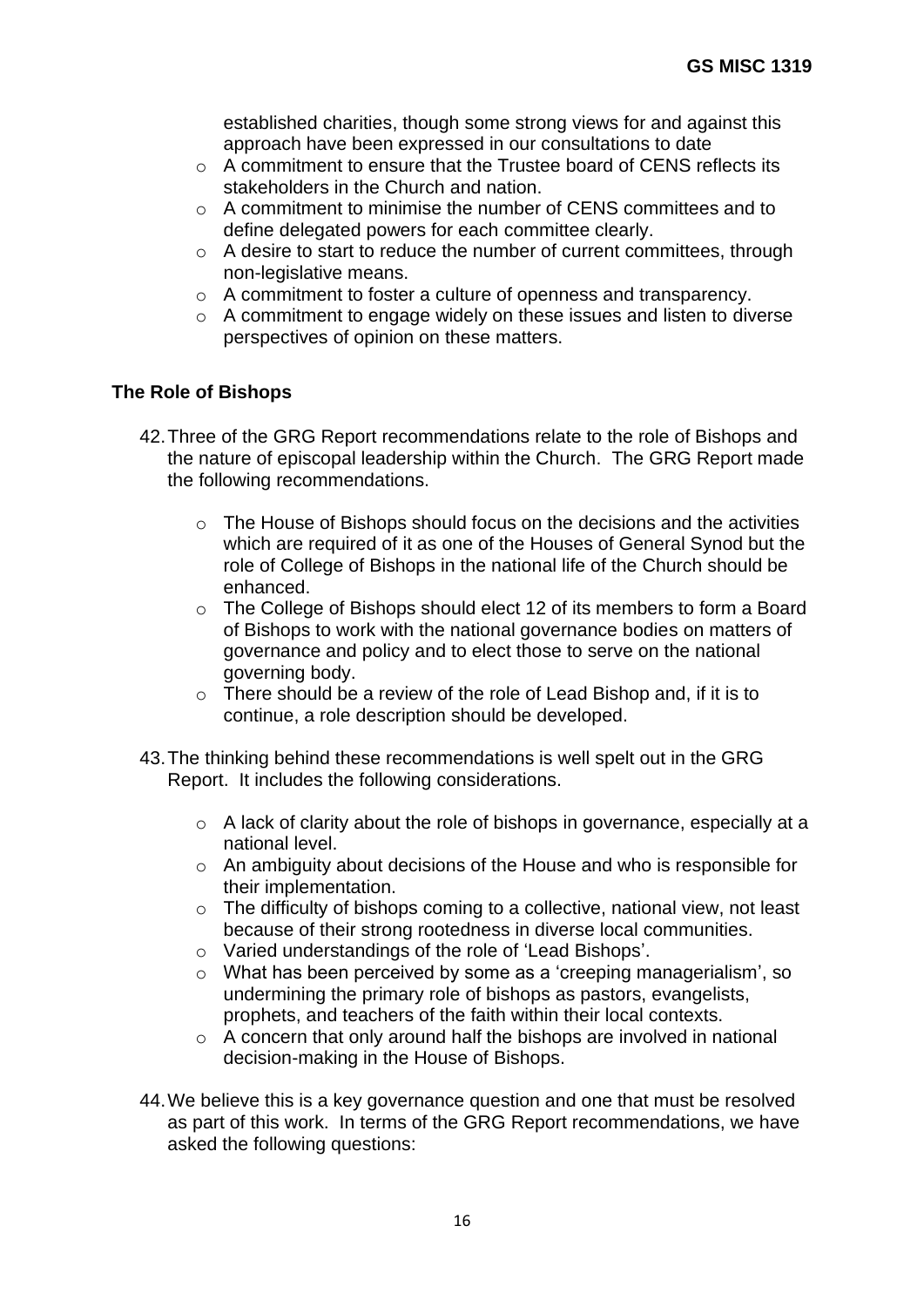- $\circ$  Is the College of Bishops too big to be an effective decision-making body?
- o Does the concept of a Board of Bishops seem too managerial, and might it further marginalise the input of other members of the college?
- o What models might allow us to better integrate the episcopal voice into our national governance structures?
- o How should we characterise the relationship between bishops (collectively) and a national trustee body, in an episcopal church?
- o Are there models from other sectors which we could draw on in considering this?
- o Is the role of a Lead Bishop always the same?
- 45.The office and ministry of the bishop is as complex an amalgam as the nature and role of the Church and so within the College of Bishops there is a rich diversity of personalities and skill sets, some who are well suited to matters of national governance and strategy, and others whose strengths lie in their teaching and pastoral ministry. All are equally important for the life of the Church.
- 46.We recognise that these are thorny issues, and that we alone will not be able to solve them. At the House of Bishops in May 2022, Bishop Andrew asked for support with this work from the bishops, and we have formed a small Episcopal Reference Group to help do this.

## <span id="page-16-0"></span>**Synodical Governance & Reform**

- 47.Consideration of the responsibilities of the General Synod was not part of the original scope of the GRG, although a peripheral recommendation was made to initiate a new piece of work to explore the reform of the General Synod and Synodical government more widely. The GRG Report observed in paragraphs 118 to 123 that:
	- o The expression "Synodically-governed" creates a widespread misconception that the General Synod is the governing body of the Church of England– when in fact it is its legislative and deliberative assembly.
	- o Synod is not the governance body for the NCIs, although it does set the budget for the AC, elects board members to some but not all of the boards and committees, receives annual reports from some but not all of them, and can pass motions 'calling upon' any of them to do things, though these motions cannot necessarily be enforced, given trustee responsibilities. The NCIs are registered charities subject to separate regulation of their governance
	- o An apparent lack of appetite for some Synod members to focus on the legislative aspect of their role, with the majority of members increasingly interested in debates on social policy motions where Synod's powers to influence change are usually expressed in the form of motions requesting the governing bodies and Diocesan bodies to take some form of action.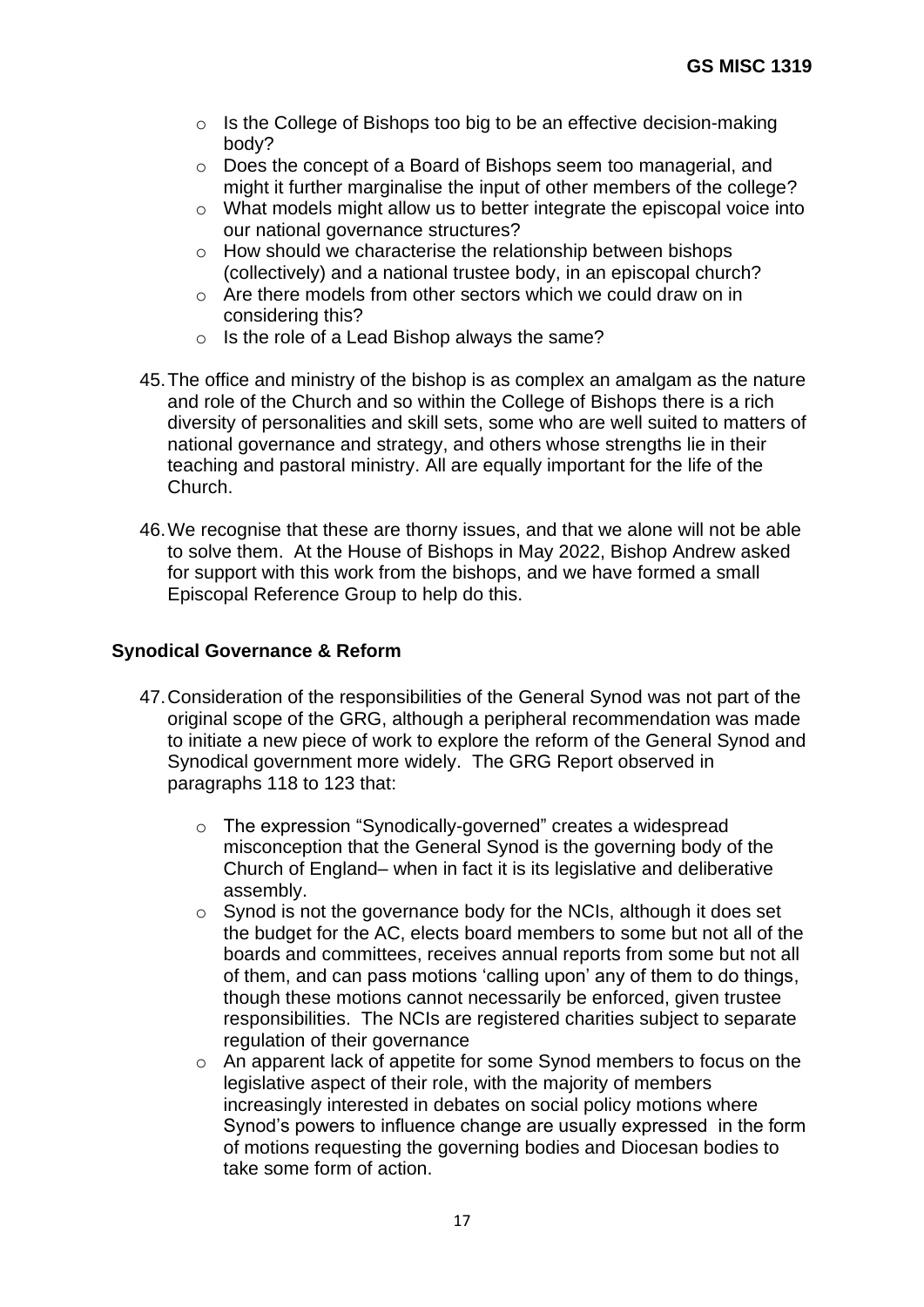- o A concern about the levels of expertise and representation within the Synod.
- 48.We believe however that the focus of our work must be on reshaping of the governance arrangements of the National Church. A review of Synodical Governance would be a separate stream of work, that should perhaps follow this one. It will not form part of this project.
- 49.However, as part of this project, we will need to reflect further on the election of Synod members to trustee bodies and how this would be affected by our work on the future board composition of CENS and its committees. Our work will also have to consider the role of General Synod in the NCIs' accountability to the wider Church.

#### <span id="page-17-0"></span>**Conclusion**

- 50.This is a challenging piece of work and over the coming months we will need to engage widely with stakeholders. We would like to thank the Governance Review Reference Group for their support and feedback in the initial stages of this work.
- 51.The NGPB is committed to working openly and transparently with the aim of building trust with our various stakeholder groups. We will provide regular updates to NCI staff, General Synod and to all interested parties on the progress of our work.
- 52.We would welcome any thoughts you have on the proposals within this paper. Comments should be sent to [GovernanceReview@churchofengland.org](mailto:GovernanceReview@churchofengland.org) by the 29th July 2022.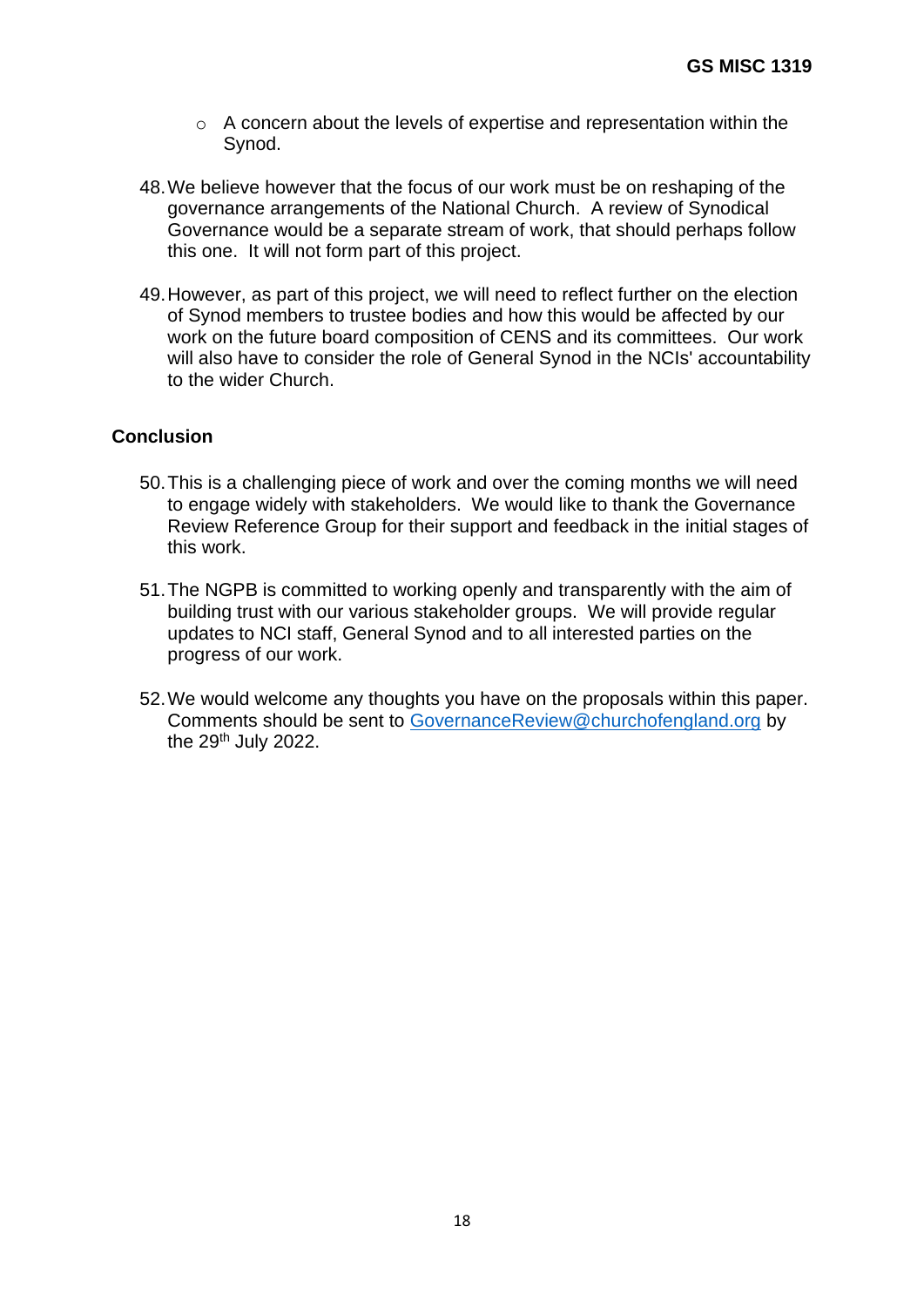# <span id="page-18-0"></span>**Annex A – Terms of Reference of National Church Governance Project Board**

The National Church Governance Project Board (NGPB) is responsible for the National Church Governance Reform Workstream of the Emerging Church programme.

## **1. Purpose**

The purpose of the National Church governance reform workstream is to develop and deliver agreement to the proposals for changes to the governance and structure of the National Church Institutions, in the light of the report of the Governance Review Group (GRG). Once agreed, the governance reform workstream is responsible for the implementation of the proposals.

## **2. Accountability**

The NGPB is accountable to the existing NCI trustee bodies affected: the Archbishops' Council (AC) and the Church Commissioners' (CC) Board, via the Emerging Church Steering Group. The NGPB will produce detailed proposals with a view to the Archbishops' Council introducing draft legislation in the General Synod.

## **3. Responsibilities**

The NGPB will:

- **Develop specific proposals** for reform of the structure and governance of the NCIs, in the light of the report of the GRG, as noted by the General Synod in February 2022, including defining the purpose, values and culture, responsibilities, duties and governance of any new national Church governance body, and those NCIs affected by the proposed changes;
- **Consult and engage** widely across the Church and with the State on these proposals, as requested by the General Synod, including with the **Synodical Reference Group** established for this purpose;
- **Oversee the preparation and passage of legislation** to provide a legal basis for those elements of reform requiring statutory change. The NGPB will need to link to the Synodical Steering Committee for that legislation;
- **Oversee the implementation of that legislation** and associated nonlegislative changes, through to the vesting and establishment of a new trustee body, and associated working relationships;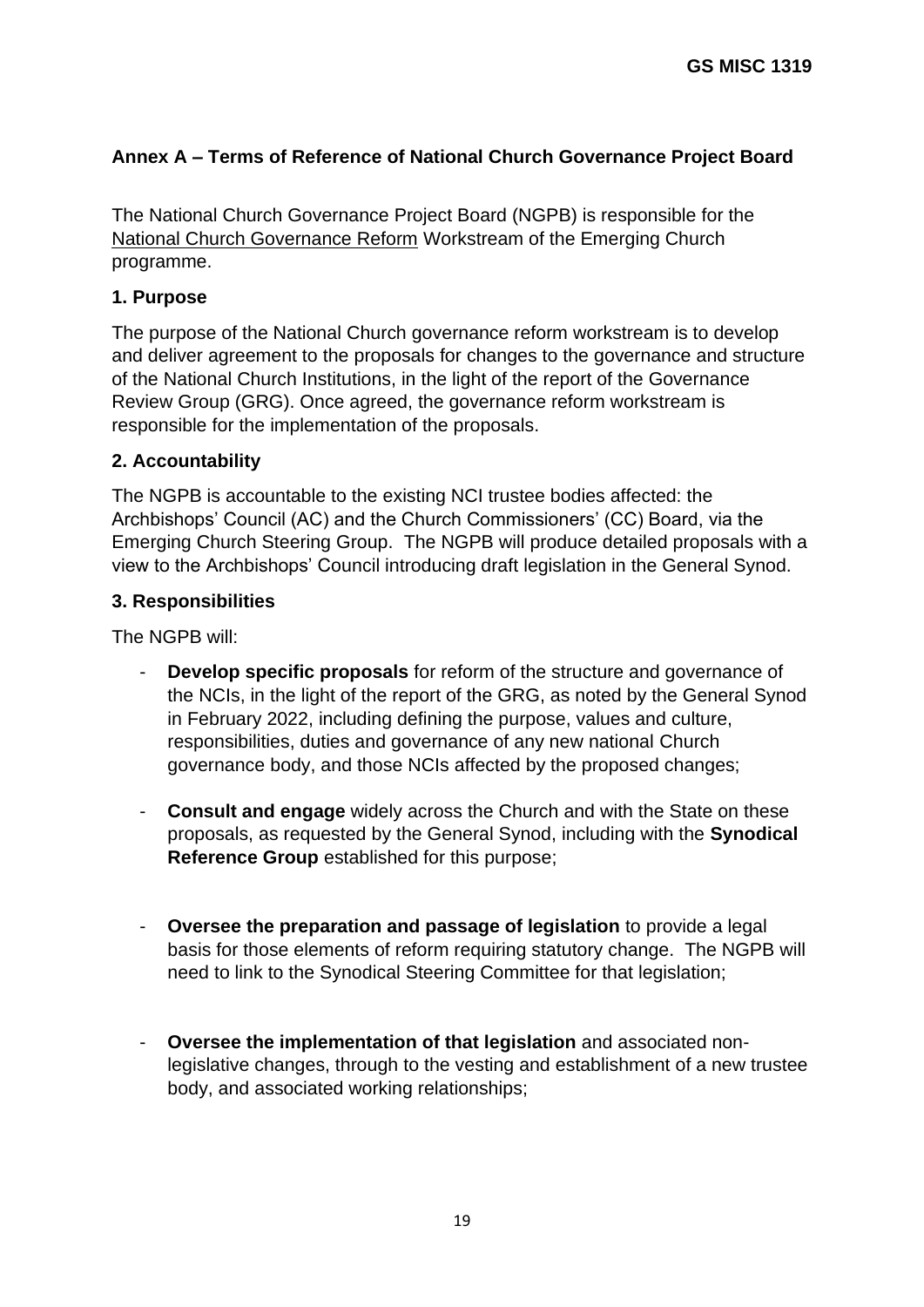- **Oversee the implementation** of necessary governance, organisational and operational (non-legislative) changes including oversight of the significant operational risks involved.

The NGPB is committed to working openly and transparently to build trust with our various stakeholder groups and to embed a culture of openness within the new National Church governance model, we are working towards. We will provide regular updates to NCI staff, General Synod and to all interested parties on the progress of our work.

# **4. Membership**

The lead bishop responsible for ensuring the delivery of this workstream, including in the General Synod, is Bishop Andrew Watson. He will be supported by the Governance Project Board. The Appointments Committee will be invited to appoint him to chair the Steering Committee for the Synod legislation.

The Board is chaired independently by Sir David Lidington. The membership is:

- Sir David Lidington (*Independent Chair*)
- Bishop Andrew Watson Bishop of Guildford
- Jamie Harrison Chair of House of Laity, member of Archbishops' Council
- Alan Smith First Church Estates Commissioner, member of Church Commissioners' Board and of Archbishops' Council
- Alison Coulter Vice-chair of House of Laity, member of Archbishops' Council
- Abby Scott member of House of Laity
- Mary Chapman former member of Archbishops' Council, former member of Governance Review Group
- The Venerable Simon Fisher Archdeacon of St Helens & Warrington
- The Revd. Canon Flora Winfield DL DD Third Church Estates **Commissioner**

Membership of the Board will be kept under review by the ECSG and the trustee bodies (AC/CC), to ensure appropriate representation and diversity.

(Simon and Flora joined the Board in June 2022)

## **5. Frequency**

The Board will expect to meet approximately monthly. It may need to meet more often at critical points during the engagement, legislation and implementation phases.

# **6. Staffing**

The NGPB will be supported by a Project Director, and a team of staff, the composition of which will be determined during the scoping phase and agreed by the Emerging Church Steering Group. The team will be comprised of some dedicated staff, as well as some resource drawn from other teams, notably Legal, Communications, Secretariat, Human Resources, Finance and elsewhere.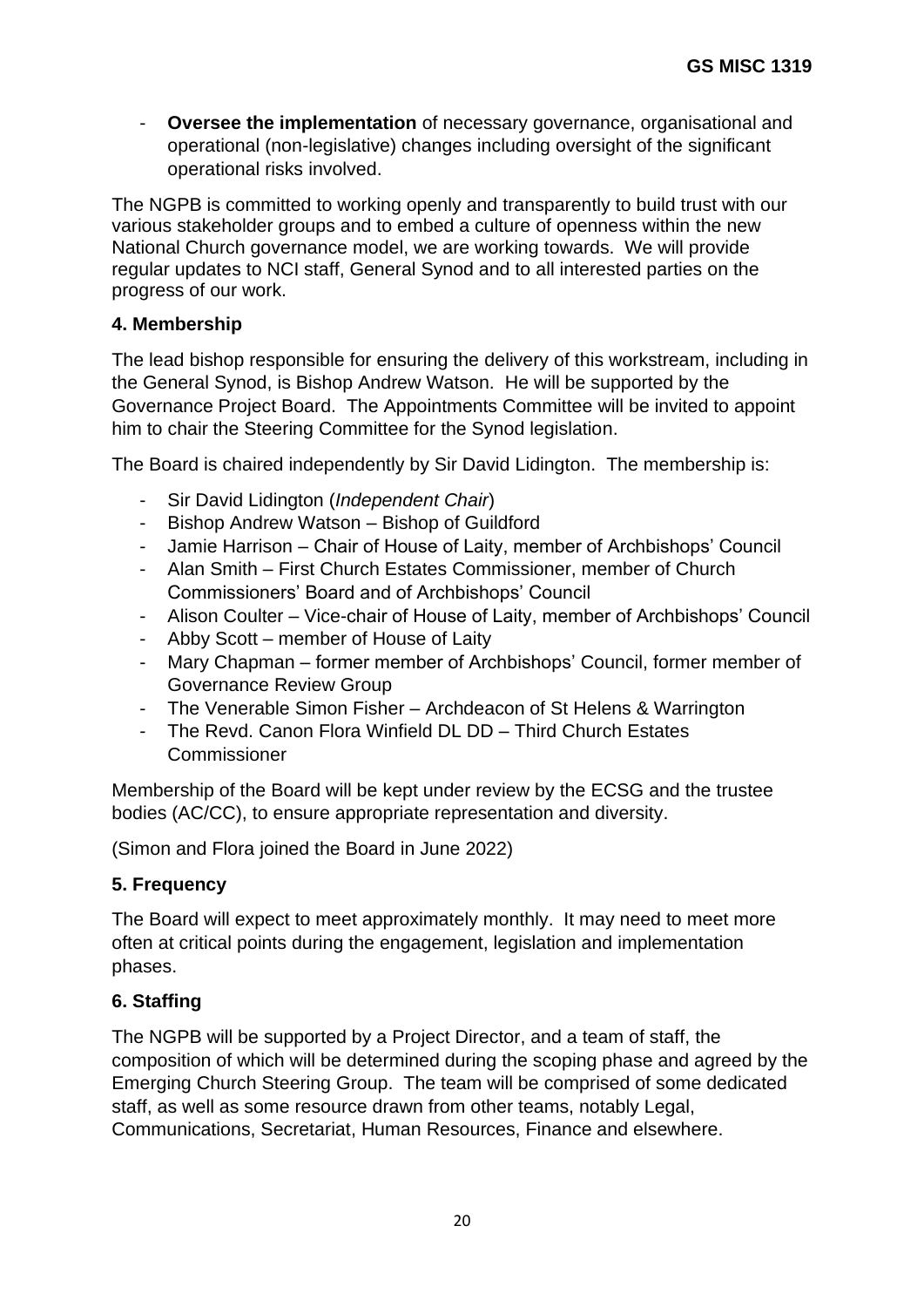# **7. Reporting**

The NGPB will report regularly to the Emerging Church Steering Group, and to both the Archbishops' Council and the Church Commissioners' Board. It will develop and agree reporting relations to these bodies which combine necessary accountability with the ability to make progress in a timely way. These reporting relations will also engage on employment matters with the Joint Employment and Conditions of Service Board (JECSB), and on matters relating to the Church of England Common Services Company (ChECS) with the board of that company.

# **8. Approach**

In carrying out its role, the NGPB will follow the NCIs' policies and good practice on project and programme management. It will, inter alia:

- Ensure that the new governing and operating structure is designed and implemented in consultation with the impacted NCIs, that accountabilities and interfaces are clearly defined and that the resulting changes to systems and processes are managed appropriately;
- Ensure that due consideration has been given to law (including tax law) and Charity Commission Guidance in the design and implementation of the new operating structure;
- Ensure there is an implementation plan, and monitor it to ensure that agreed deliverables are on track and that the project team is appropriately resourced with the expertise to deliver the recommendations;
- Monitor the risks associated with the project and ensure they are effectively mitigated;
- Monitor stakeholder communications plan and ensure that those impacted by the proposals receive regular updates on the status of the project.

## **For reference:**

Motion passed by General Synod in February 2022:

## *That this Synod:*

*(a) thank the Governance Review Group for its work in preparing the report GS 2239 and its Chair for update note GS 2249;*

*(b) invite the Archbishops' Council and the Church Commissioners to engage with stakeholders in the Church and State on the report's recommendations; and (c) invite the Archbishops' Council, in the light of the outcome of that engagement, to introduce legislation for consideration by this Synod to give effect to proposals that involve legislative change.*

Carried in a vote by Houses: Bishops 30 nem. Con.; Clergy 126-18, with five recorded abstentions; Laity 110-53, with six recorded abstentions.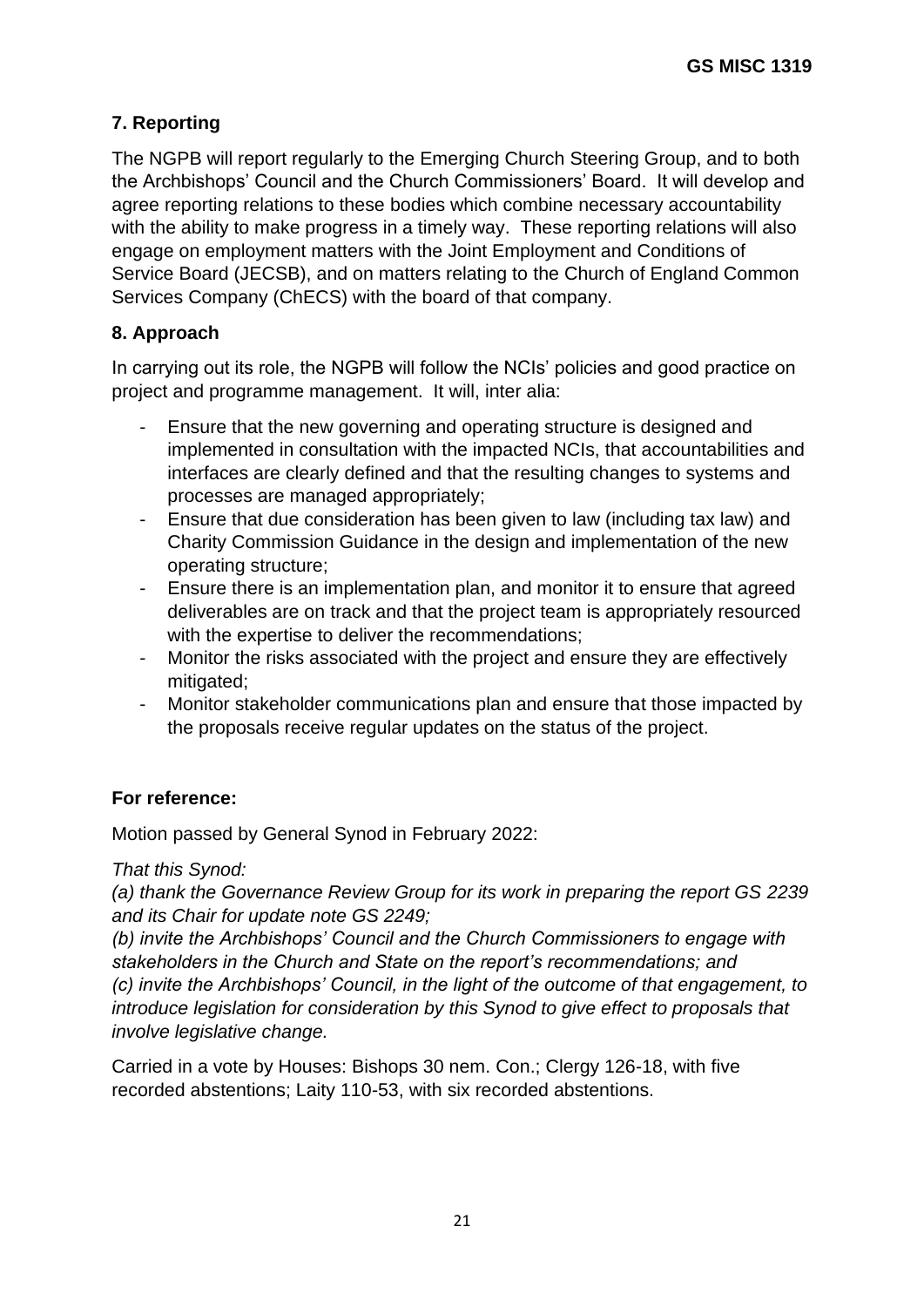# <span id="page-21-0"></span>**Annex B – Reference Groups**

## **Synodical Reference Group Membership**

A Synodical Reference Group has been established. The National Church Governance Project Board regularly seeks feedback on its work from the Reference Group. The membership of the Group is listed below:

## **House of Bishops**

The Rt Revd Dr Helen-Ann Hartley (Bishop of Ripon)

The Rt Revd Andrew Watson (Bishop of Guildford) - Chair

## **House of Clergy**

The Revd Canon Mark Bennet

The Revd Canon Andrew Dotchin

The Revd Sam Maginnis

The Ven. Luke Miller

The Revd Daniel Valentine

The Revd Canon Kate Wharton

## **House of Laity**

Canon Karen Czapiewski

Mrs Julie Dziegiel

Mr Adrian Greenwood

Mr Stephen Hofmeyr

Dr Ian Johnston

Mrs Debbie McIsaac

Mr Clive Scowen

Mr Robert Zampetti

#### **Archbishops' Council**

Mr Joseph Diwakar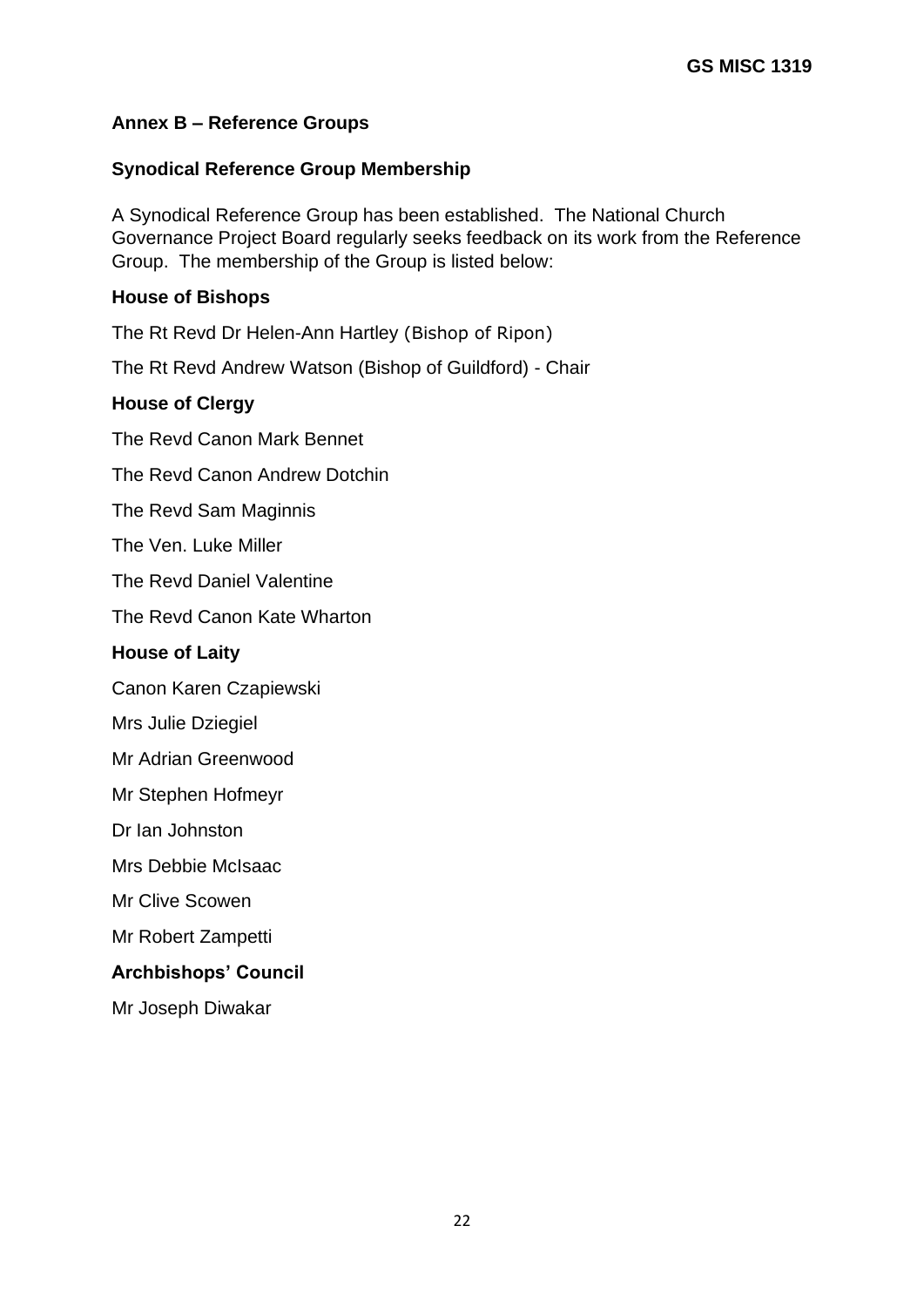## **Episcopal Reference Group**

An Episcopal Reference Group has been established to help review the GRG recommendations made in relation to bishops.

#### **Membership**

The Rt Revd Dr Helen-Ann Hartley (Bishop of Ripon)

The Rt Revd Neil Innes (Bishop of Europe)

The Rt Revd Martyn Snow (Bishop of Leicester)

The Rt Revd David Urquhart (Bishop of Birmingham)

The Rt Revd Andrew Watson (Bishop of Guildford) – Chair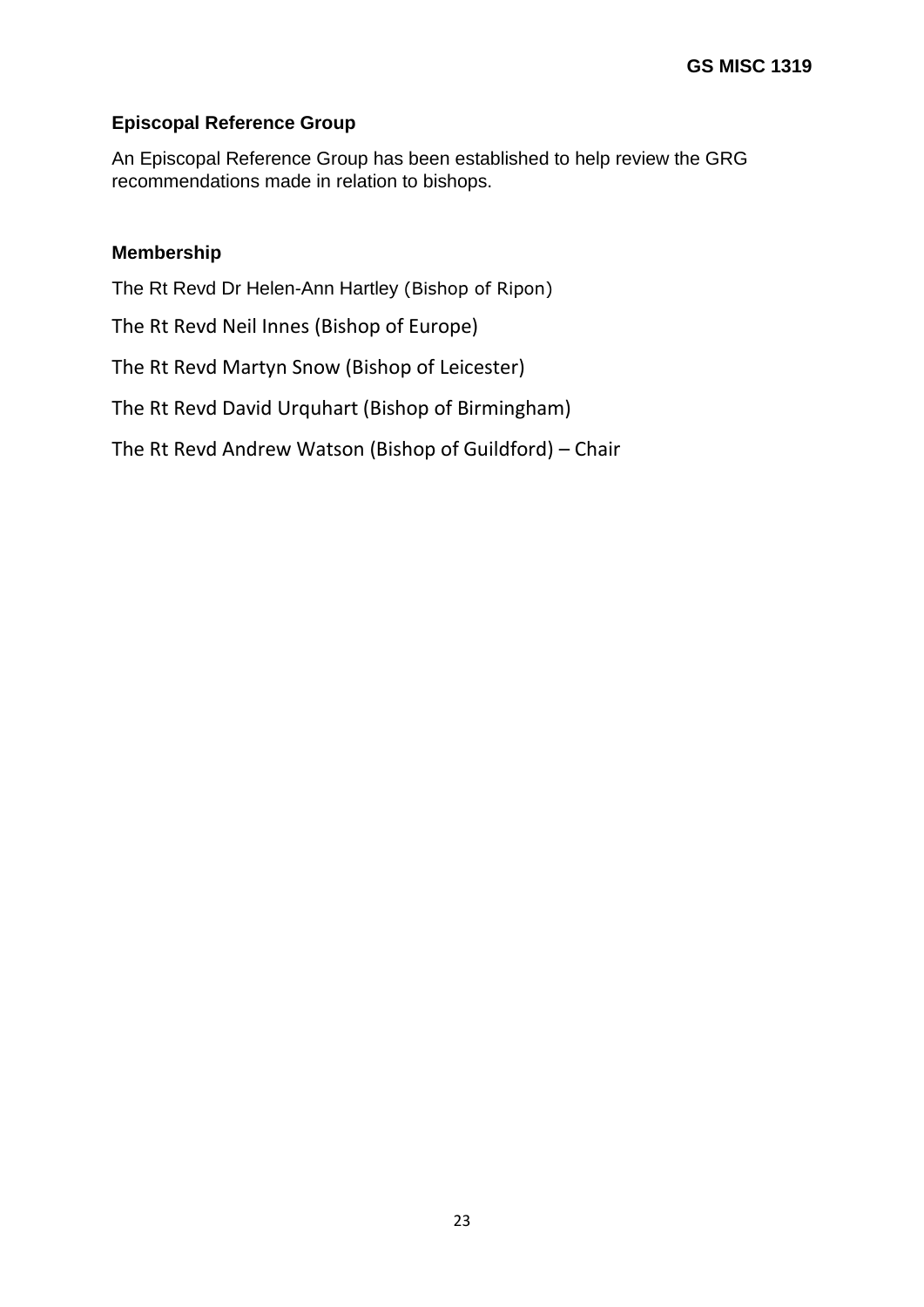# <span id="page-23-0"></span>**Annex C – Governance Review Group Report Recommendations**

The NGPB are systematically reviewing each of the recommendations in the GRG Report. So far recommendations, 1,2,3,4,5,10,11,12,13,14 & 15 have been considered. Further work is required in relation to recommendations, 2, 3 & 4.

1. Most of the national functions of the Church of England should be carried out within the framework of a single national body called Church of England National Services (CENS), with a board of trustees, established for charitable purposes under the Charities Act.

2. The House of Bishops should focus on the decisions and the activities which are required of it as one of the Houses of General Synod but the role of College of Bishops in the national life of the Church should be enhanced.

3. The College of Bishops should elect 12 of its members to form a Board of Bishops to work with the national governance bodies on matters of governance and policy and to elect those to serve on the national governing body.

4. There should be a review of the role of Lead Bishop and, if it is to continue, a role description should be developed.

5. The Church of England should initiate a new piece of work to explore the reform of the General Synod and Synodical government more widely.

6. The options for the composition of the CENS Board – including any transitional arrangements - should be considered and developed further at the next stage of the Church's governance review work.

7. The Church of England National Services Board should be supported by the minimum necessary number of sub-committees to ensure its operation, including Risk, Audit, Nominations and Finance and the minimum possible number of others and only to the extent essential.

8. Consideration should be given to a piece of enabling legislation to facilitate other boards and sub-committees to be dissolved.

9. Any remaining committees must have clarity regarding their purpose, level of authority, reporting lines and methods. They should not over-step the powers and remit delegated to them by the governing body to which they are accountable.

10. Decisions relating to the management, stewardship and oversight of the Church's historic endowment and the amounts of money that can be distributed should remain the legal responsibility of the Church Commissioners.

11. Most other activities which currently fall under the governance of the Church Commissioners should move over to the new governance body (with some exceptions: see below).

12. The Pensions Board should continue to remain a separate independent body under the jurisdiction of the Pensions Regulator.